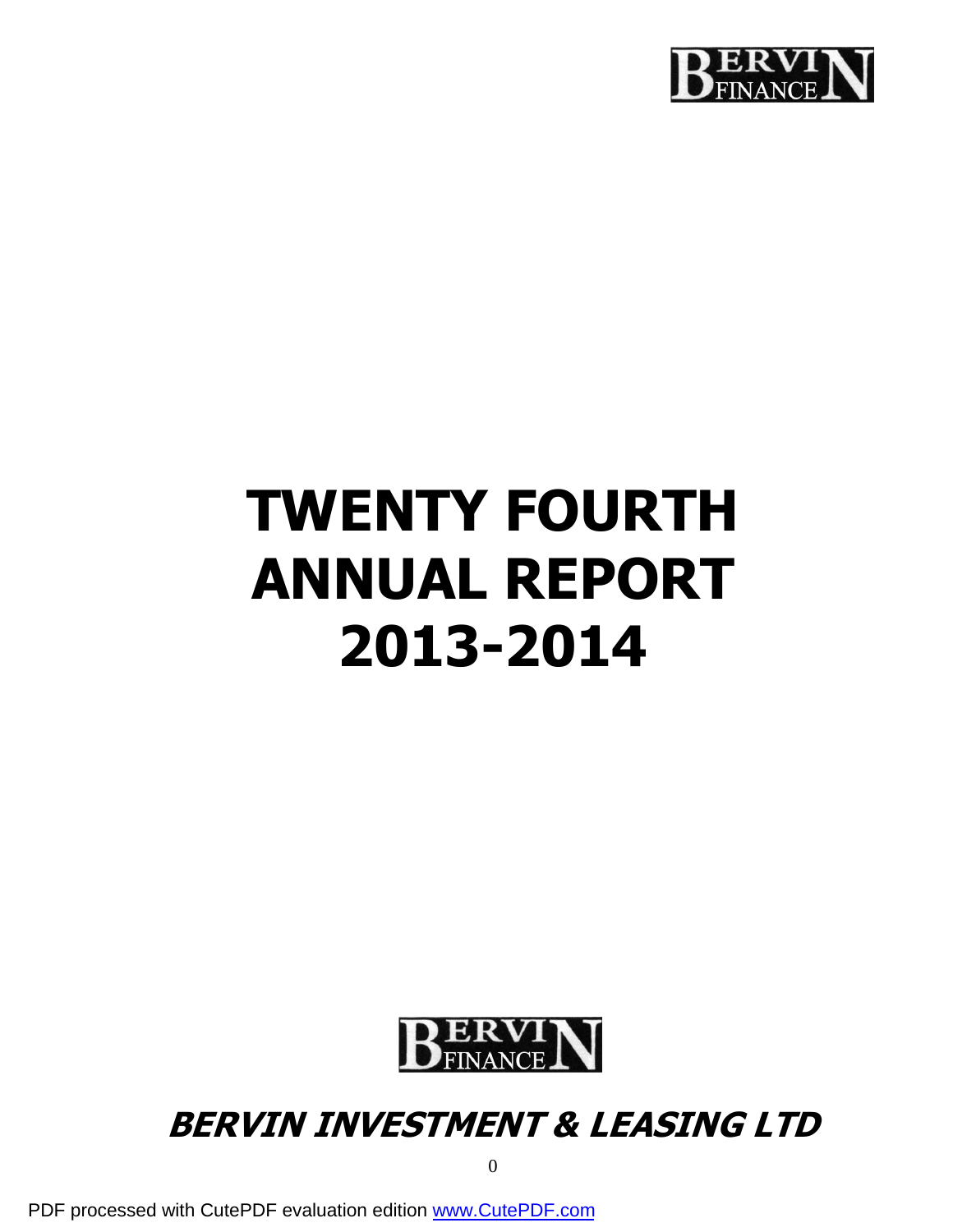

| <b>CHAIRMAN</b>     |     | Mr. A.C.Rekhi                                                                   |
|---------------------|-----|---------------------------------------------------------------------------------|
| <b>DIRECTOR</b>     | ÷.  | Mr. V.K.Berlia<br>Mr. T.S.Grover<br>Mr. S.K.Murgai                              |
| <b>SECRETARY</b>    | ÷   | Mr. T.S.Grover                                                                  |
| <b>AUDITORS</b>     | t i | Krishan K. Gupta & Co.<br>1/3-10196, Jhandewalan,<br><b>New Delhi - 110 055</b> |
| <b>REGD. OFFICE</b> |     | 607, Rohit House,<br>3, Tolstoy Marg,<br><b>New Delhi-110001</b>                |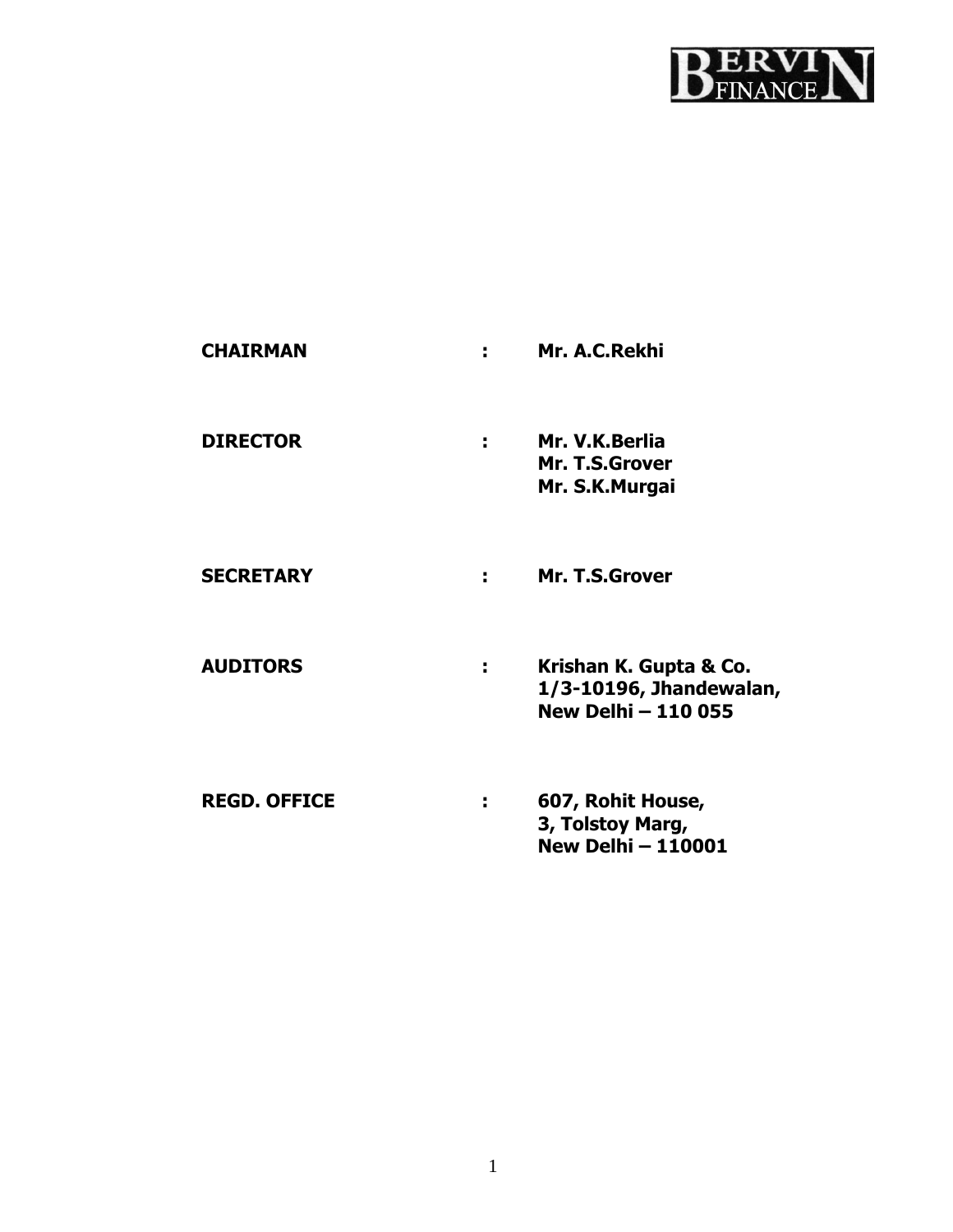

# **BERVIN INVESTMENT & LEASING LIMITED 607, Rohit House, 3, Tolstoy Marg, New Delhi-110 001**

# **N O T I C E**

Notice is hereby given that  $24<sup>th</sup>$  Annual general Meeting of the members of the Company would be held as scheduled below:-

| Date  |                | Tuesday, 30th Sept, 2014                      |
|-------|----------------|-----------------------------------------------|
| Time  |                | 11.00 A.M.                                    |
| Place | $\blacksquare$ | Khasra No. 81, Opp. Sarvodya Kanya Vidyalaya, |
|       |                | Kapasera, New Delhi - 110037.                 |

#### **ORDINARY BUSINESS:**

- 1. To receive and adopt the Profit & Loss Account for the year ended  $31<sup>st</sup>$  March, 2014 and the Balance Sheet as at that date together with the Reports of the Auditors and Directors thereon.
- 2. To elect a Director in place of Mr. S. K. Murgai, who retires by rotation but being eligible, offers himself for re-appointment.
- 3. To appoint Auditors to hold office from the conclusion of this Annual General Meeting upto the conclusion of the next Annual General Meeting and fix their remuneration, M/s. Krishan K Gupta & Co., the retiring Auditors are eligible for re-appointment.

By order of the Board

**T.S. GROVER Secretary**

Place : New Delhi Dated : April 28, 2014

#### **NOTES:**

- 1. The Register of Members and share transfer Books will remain closed from 18.09.2014 to 30.09.2014 (both days inclusive).
- 2. A member entitled to attend and vote at the meeting is entitled to appoint a proxy to attend and vote in his stead. A proxy need not be member of the Company.
- 3. Proxies in order to be effective must be received at the Registered Office of the Company duly completed not less than 48 hours before the scheduled time of meeting.
- 4. Members are requested to bring their copy of the Annual Report while attending the meeting.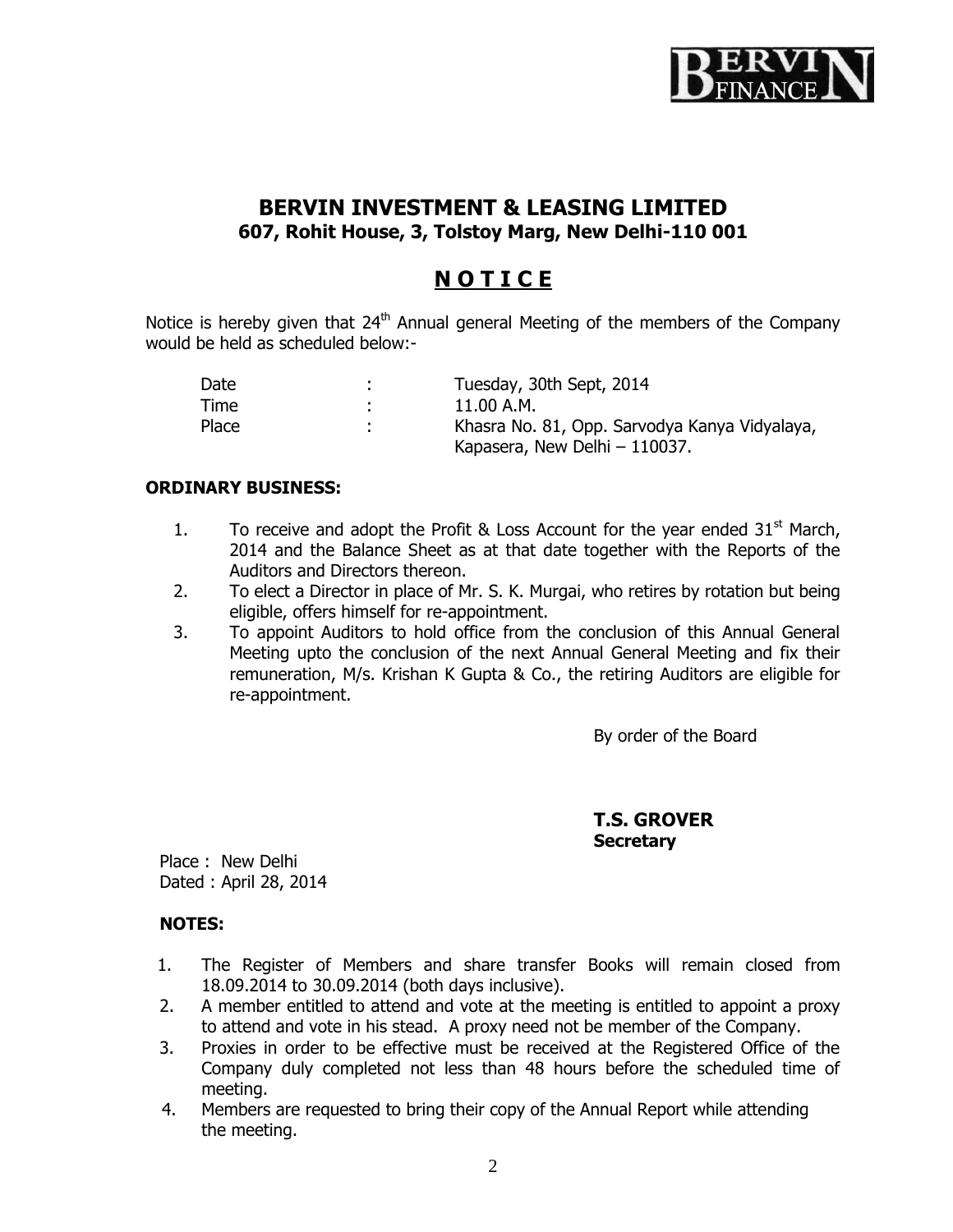

# **BERVIN INVESTMENT & LEASING LIMITED 607, Rohit House, 3, Tolstoy Marg, New Delhi-110 001**

# **PROXY FORM**

|                                                                                       |                                                   | the |
|---------------------------------------------------------------------------------------|---------------------------------------------------|-----|
|                                                                                       |                                                   |     |
|                                                                                       |                                                   |     |
|                                                                                       | failing                                           | him |
|                                                                                       |                                                   |     |
| to vote for me/us on my/our behalf at the TWENTY THIRD ANNUAL GENERAL MEETING of the  |                                                   |     |
| Company to be held on Tuesday, $30th$ September, 2014 and at any adjournment thereof. |                                                   |     |
|                                                                                       |                                                   |     |
|                                                                                       |                                                   |     |
|                                                                                       | SignatureAffix a<br>One Rupee<br>Revenue<br>Stamp |     |
| Client Id*                                                                            |                                                   |     |
| Regd.Folio No                                                                         |                                                   |     |

\*Applicable if shares are held in electronic form

Note: 1. This form in order to be effective should be duly stamped, completed and signed and must be deposited at the Registered Office of the Company, not less than 48 hours before the meeting.

\_\_\_\_\_\_\_\_\_\_\_\_\_\_\_\_\_\_\_\_\_\_\_\_\_\_\_\_\_\_\_\_\_\_\_\_\_\_\_\_\_\_\_\_\_\_\_\_\_\_\_\_\_\_\_\_\_\_\_\_\_\_\_\_\_\_

# **BERVIN INVESTMENT & LEASING LIMITED 607, Rohit House, 3, Tolstoy Marg, New Delhi-110 001**

Regd. Folio No…………………….

Client Id\*……………………….

I certify that I am a registered shareholder/proxy for the registered shareholder of the Company. I hereby record my presence at the GENERAL MEETING of the Company on 30.09.2014.

………………………… …………………………

Member's/Proxy's name in full Member's/Proxy's signature

#### **Note : Please fill in this attendance slip and hand it over at the MEETING HALL.**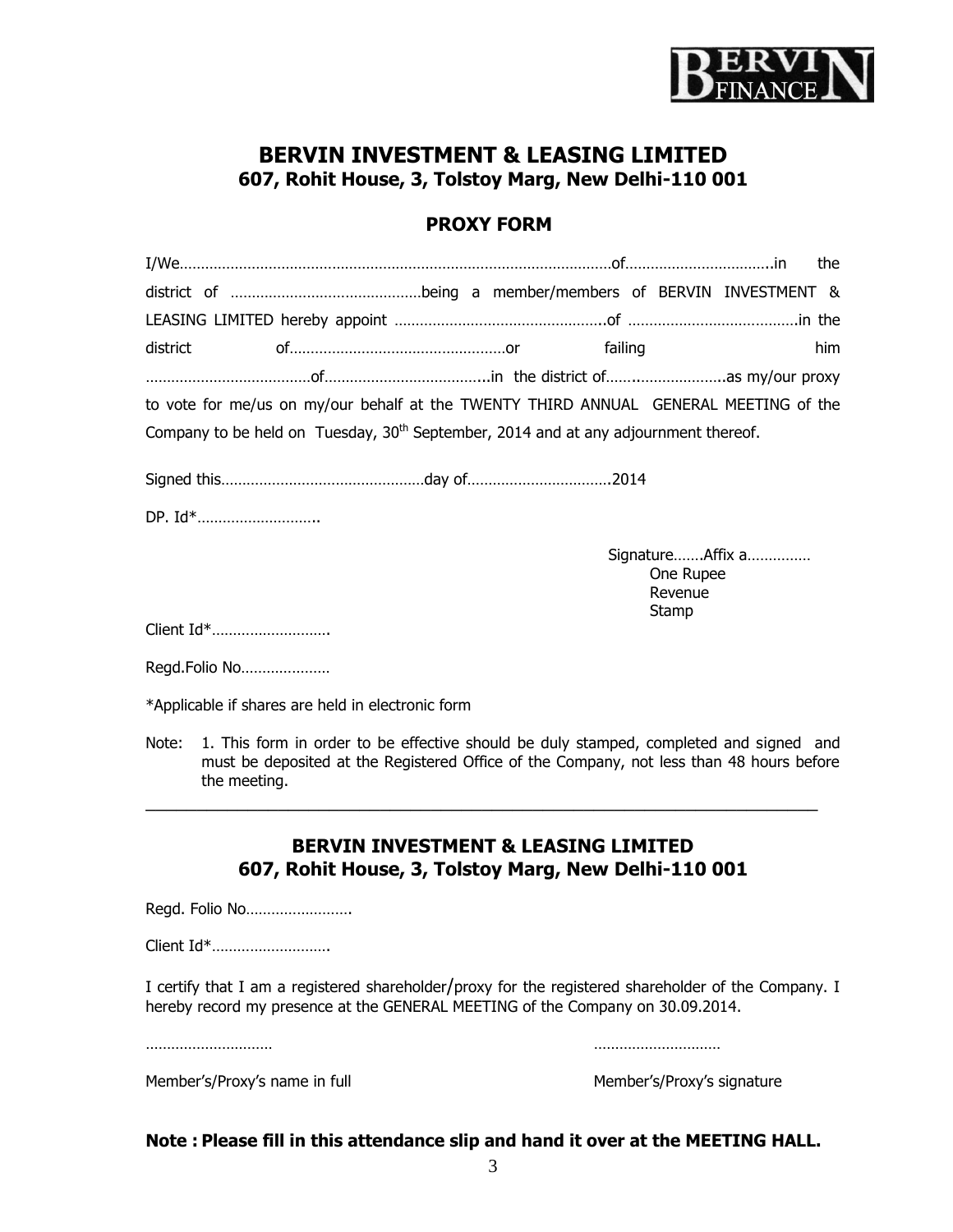

# **BERVIN INVESTMENT & LEASING LIMITED 607, Rohit House, 3, Tolstoy Marg, New Delhi-110 001**

# **DIRECTOR'S REPORT**

Your Directors have pleasure in presenting their 24<sup>th</sup> Annual Report together with audited accounts of your company for the year ended March 31, 2014.

|                                                                            |                 | (Figures in $\bar{\tau}$ 000) |
|----------------------------------------------------------------------------|-----------------|-------------------------------|
| <b>PERFORMANCE</b><br>Gross Income / Deficit                               | 510             | 2013-2014 2012-2013<br>1721   |
| Profit / Deficit before Depreciation                                       | $(-)$ 3393      | 1403                          |
| Less: Depreciation                                                         | 0               | 1                             |
| Less: Tax for earlier year                                                 |                 |                               |
| Add: Income Tax Adjustment for earlier years<br>Profit after tax / Deficit | 0<br>$(-)$ 3393 | 10<br>1412                    |
| Less: Adjustment for Investments market value                              | 6354            | 3317                          |
| Balance brought forward                                                    | $(-)$ 31994     | $(-)$ 30089                   |
| <b>Balance to Balance Sheet</b>                                            | (-) 41741       | (-) 31994                     |

# **DIVIDEND :**

The Directors do not recommend Dividend.

# **DIRECTOR'S RESPONSIBILITY STATEMENT**

While preparing the Annual Financial Statements, the company adhered to the following:-

- 1) In the preparation of the said Financial Statements, the company has followed the applicable Accounting Standards, referred to in Section 211 (3-C) of the Companies Act, 1956.
- 2) The Company has followed the said Accounting Standards and has been applying them consistently and has made judgments and estimates that are reasonable, prudent and are in the interest of the Company's business, as at March 31,2014 and the profit of the company, for the said period.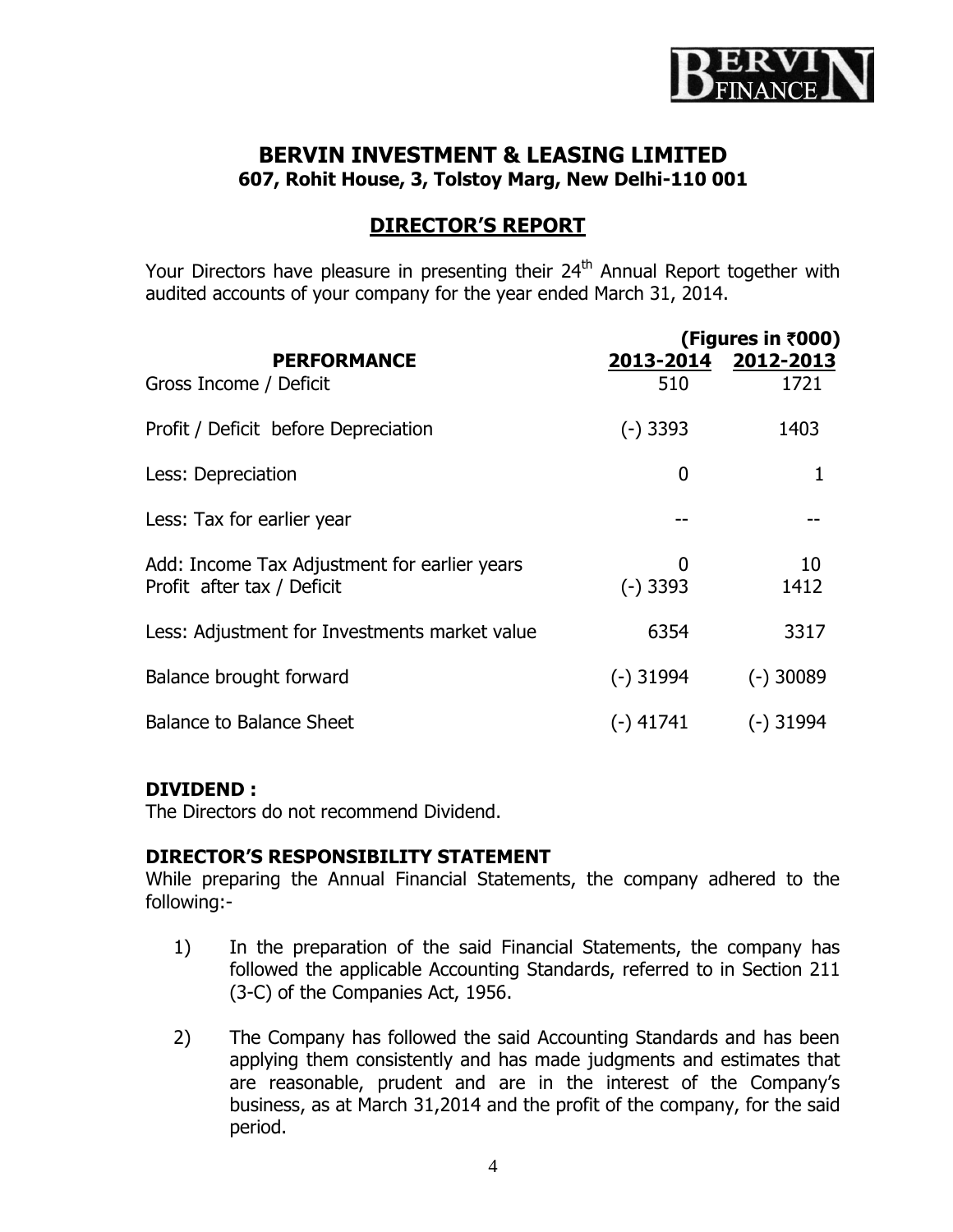

- 3) The Directors have taken proper and sufficient care, for the maintenance of adequate accounting records, in accordance with the provisions of the Companies Act, 1956 for safeguarding the assets of the company and for preventing and detecting fraud and other irregularities.
- 4) The Directors have prepared the Financial Statements on a going concern basis.

# **CORPORATE GOVERNANCE**

Corporate Governance report is attached.

# **DEPOSITS**

The company has not accepted any deposit attracting the provisions of Sec. 58A of the Companies Act, 1956.

# **BUSINESS**

No leasing business was undertaken. Activity relating to investment Purchase and Sale is being carried on.

# **DIRECTORS & AUDITORS**

- a) **Directors:** Mr. S. K. Murgai retire by rotation and being eligible, offer himself for re-appointment.
- b) **Auditors:** M/s. Krishan K Gupta & Co. Chartered Accountants, hold office until the conclusion of the ensuring Annual General Meeting and are eligible for re-appointment.

# **CONSERVATION OF ENERGY**

Regarding information as per section 217(1) (e) of the Companies Act, 1956 the Company has no activity relating to Conservation of energy or technology absorption.

# **STOCK EXCHANGE**

The shares of the company are listed at Delhi Stock Exchange Limited, DSE House, 3/1, Asaf Ali Road, New Delhi-110002 and Bombay Stock Exchange Ltd., Phiroze Jeejeebhoy Towers, Dalal Street, Mumbai – 400001. The annual listing fee is being paid.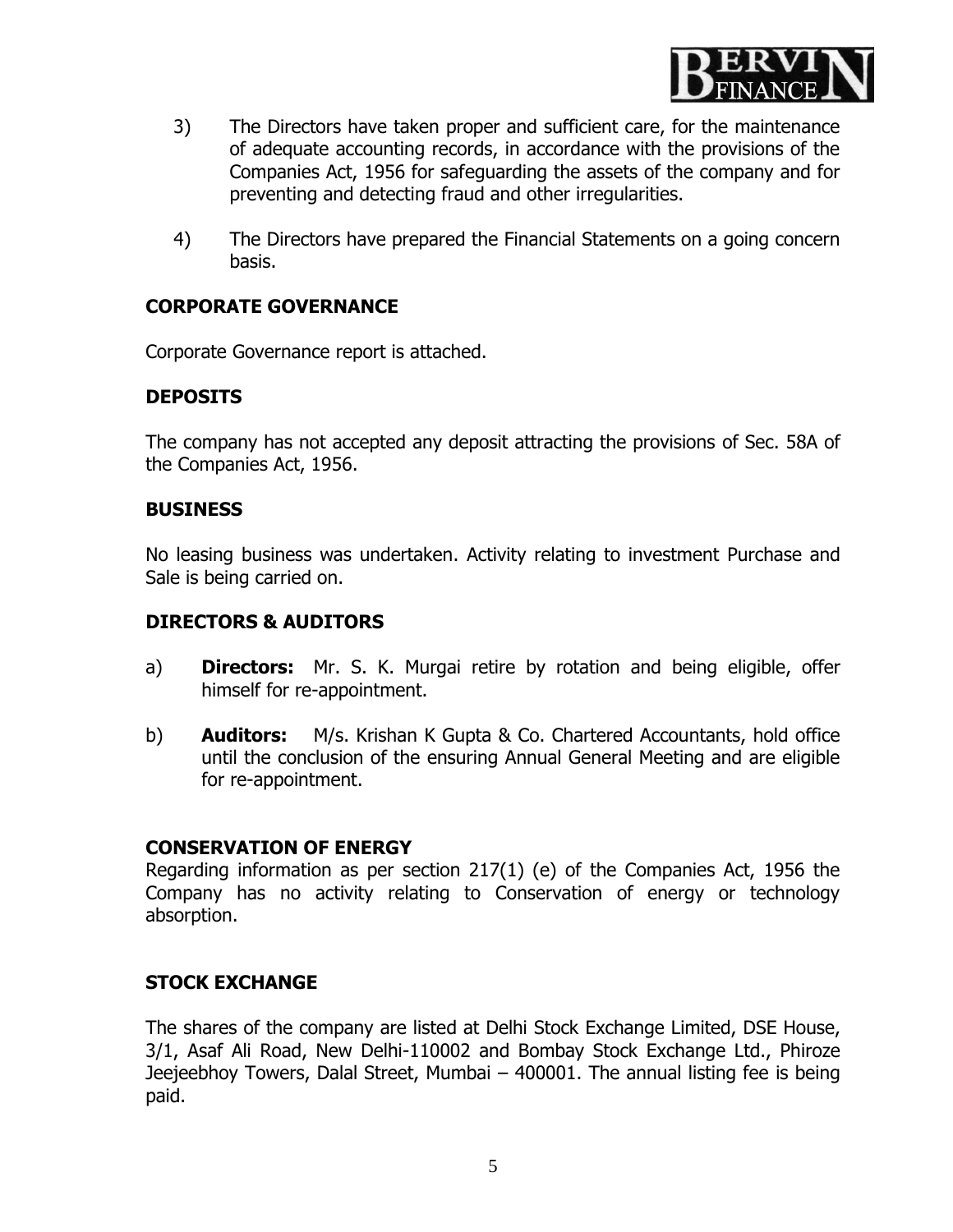

# **PARTICULARS OF EMPLOYEES**

Information in accordance with Section 217 (2A) of the Companies Act, 1956, read with the Companies (Particulars of Employees) rules, 1975 is Nil.

# **ACKNOWLEDGEMENT**

The Directors wish to place on record their appreciation of the sincere co-operation the company has received from its bankers and associated personnel.

# **FOR AND ON BEHALF OF THE BOARD OF DIRECTORS**

**Dated: April 28, 2014 Chairman Place: New Delhi**

**A.C.REKHI**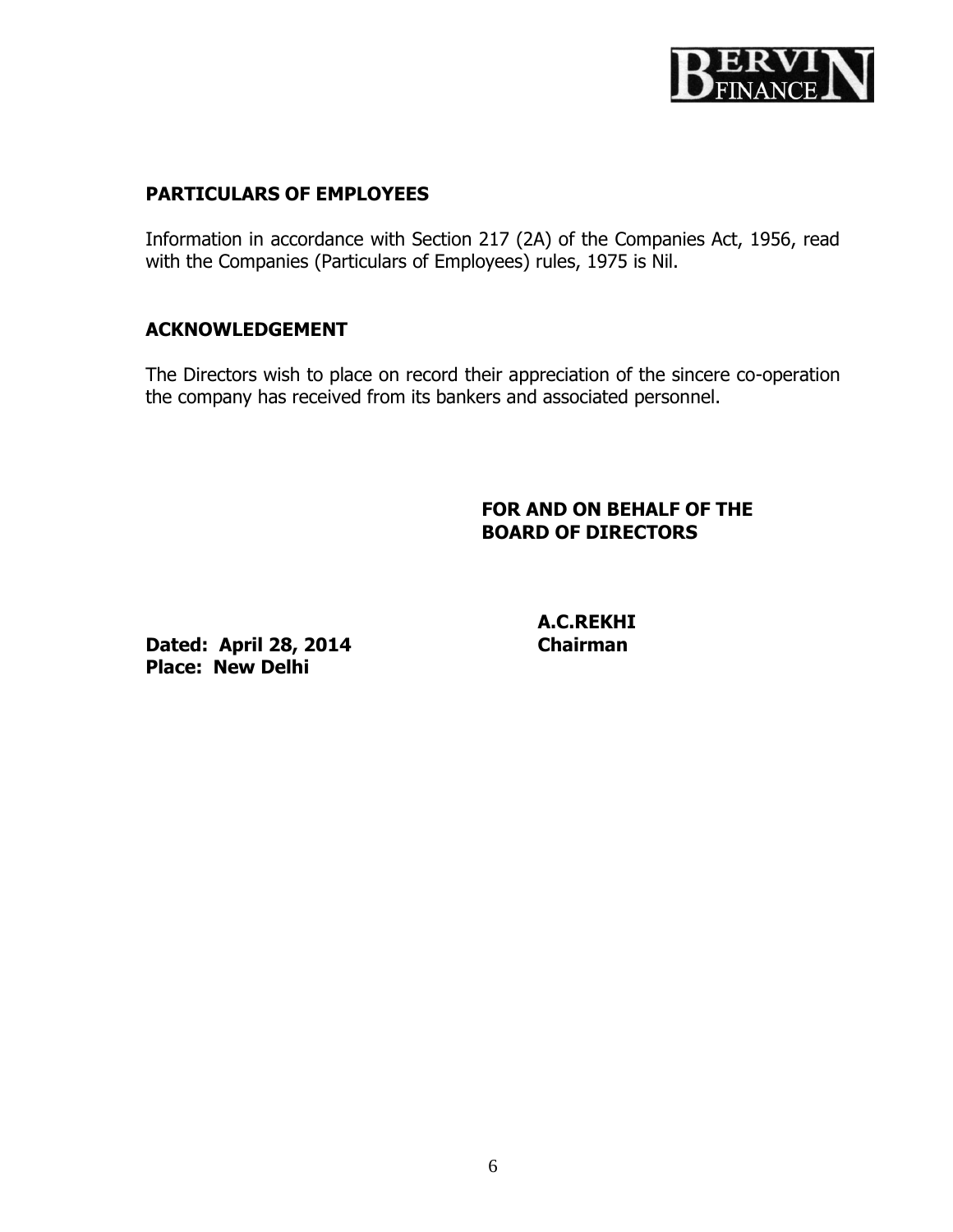

# **BERVIN INVESTMENT & LEASING LIMITED**

# **REPORT ON CORPORATE GOVERNANCE**

Pursuant to Clause 49 of the Listing Agreement, a Report on Corporate Governance is given below:

# **A. Mandatory Requirements**

# **1. Company's philosophy on Code of Governance**

The Company believes in and practices good corporate governance. The Company's philosophy is aimed at assisting the management of the Company in efficient conduct of the business and in meeting its obligations to all its Stakeholders.

# **2. Board of Directors**

(As on 31.03.2014)

The Board of Directors comprises of one Promoter Director, two, non Executive Directors and One Secretary, Director.

During the financial year under review Board Meetings were held on  $29<sup>th</sup>$  April, 2013, 25<sup>th</sup> July, 2013, 23<sup>rd</sup> September, 2013, 26<sup>th</sup> October, 2013 & 27<sup>th</sup> January, 2014.

Attendance of each Director at the Board Meetings and last Annual General Meeting and the number of Companies:-

| Name of Director | Category of     | No. of   | Attendance  | No.of other    | <b>No.of Committees</b> |
|------------------|-----------------|----------|-------------|----------------|-------------------------|
|                  | Directorship    | Board    | at last AGM | companies      | (other than             |
|                  |                 | Meetings |             | excluding      | Bervin                  |
|                  |                 | attended |             | Pvt.Ltd.       | Investment &            |
|                  |                 |          |             | Companies in   | Leasing Ltd.) in        |
|                  |                 |          |             | which Director | which member            |
| Mr. V.K.Berlia   | Promoter        | 3        | <b>No</b>   | <b>Three</b>   | <b>NIL</b>              |
|                  | <b>Director</b> |          |             |                |                         |
| Mr. A.C.Rekhi    | Independent     | 5        | Yes         | Two            | <b>NIL</b>              |
|                  | N.E.D           |          |             |                |                         |
| Mr. T.S.Grover   | Secretary       | 5        | Yes         | <b>One</b>     | <b>NIL</b>              |
|                  | <b>Director</b> |          |             |                |                         |
| Mr. S.K.Murgai   | Independent     | 5        | Yes         | <b>NIL</b>     | <b>NIL</b>              |
|                  | N.E.D           |          |             |                |                         |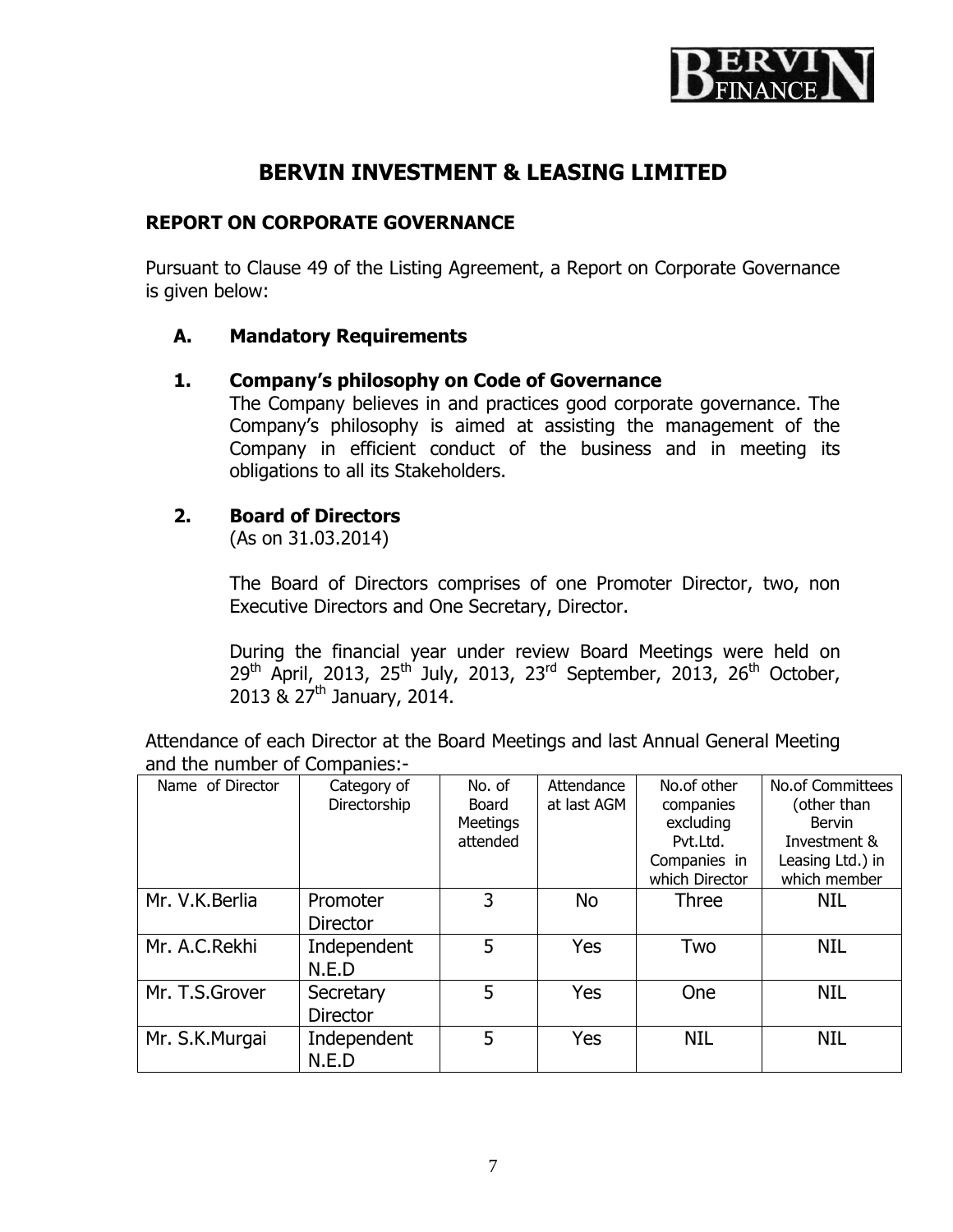

# **3. Audit Committee**

Terms of Reference and Composition, Names of Members and Chairman.

During the year under review Audit Committee comprised of Mr. A.C.Rekhi, Chairman, Mr. T.S.Grover and Mr. S.K.Murgai are Independent Directors. The terms of reference of these Committees are wide enough covering the matter specified for Audit Committee under the Listing Agreement.

Four Meetings were held during the year ended  $31<sup>st</sup>$  March, 2014, Mr. A.C. Rekhi, Mr. S.K.Murgai and Mr. T.S. Grover attended all the Meetings.

# **4. Remuneration Committee**

The Company has not formed a Remuneration Committee.

Remuneration of Directors – No Director is drawing any remuneration.

Non-Executive Directors

Non-Executive Directors are presently paid only sitting fees for attending Board Meetings.

| Name of Directors | Sitting Fees Paid $(3)$ |
|-------------------|-------------------------|
| Mr. V.K.Berlia    | $3000/-$                |
| Mr. A.C. Rekhi    | $5000/-$                |
| Mr. S.K.Murgai    | $5000/-$                |
| Mr. T.S.Grover    | $5000/-$                |

# **5. Investor's/Shareholder' Committee**

The members of the Committee are Mr. A.C.Rekhi, Chairman, Mr. S. K. Murgai and Mr. T.S.Grover.

Three meetings of the committee were held during the year which was attended by all the members.

An e-mail id has been designated for registering complaints/grievances from the investor, e-mail id is: **investor @bervin.com.**

**6. Public Information -** A website has been created which is now fully functional - [www.bervin.com](http://www.bervin.com/)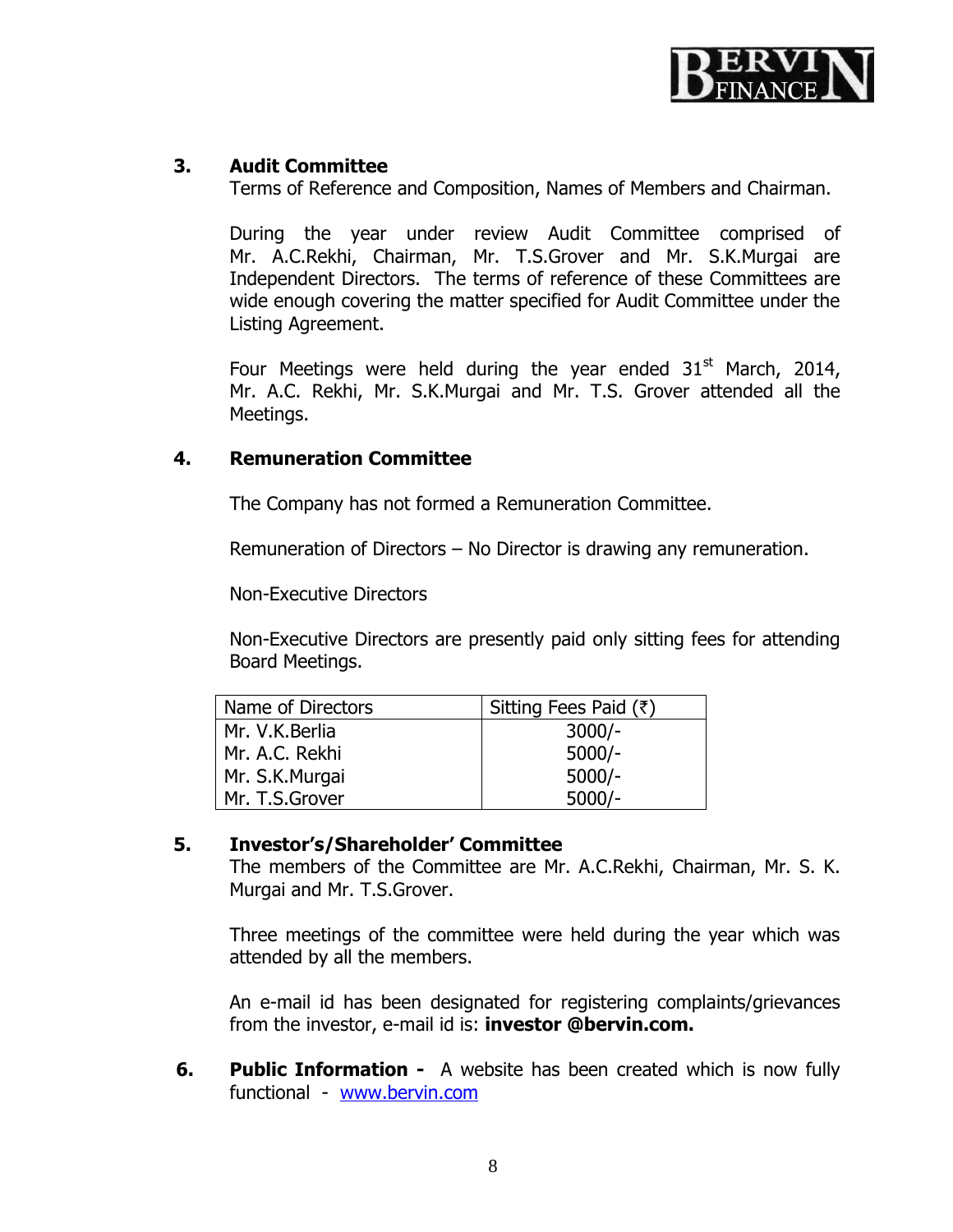

# **7. Compliance Officer**

Mr. T.S.Grover, Company Secretary No complaints were received by the company. No transfers were pending at the close of the financial year.

# **8. General Body Meetings**

The last three Annual General Meetings were held as under:

| <b>Financial Year   Date</b> |            | <b>Time</b> | <b>Location</b>             |
|------------------------------|------------|-------------|-----------------------------|
| $2010 - 2011$                | 30.09.2011 | 11.00 A.M.  | 7/31, Roop Nagar, New Delhi |
| $2011 - 2012$                | 28.09.2012 | 11.00 AM    | 7/31, Roop Nagar, New Delhi |
| $2012 - 2013$                | 30.09.2013 | 11.00 AM    | Khasra No. 81,<br>Opp.      |
|                              |            |             | Sarvodya Kanya Vidyalaya,   |
|                              |            |             | Kapasera, New Delhi-110037  |

No Special resolutions was put through postal ballot nor is any proposed for this year.

# **9. Disclosures**

There were no transactions of material nature with its promoters, The Directors or the Management, their subsidiaries or relatives, etc. that may have potential conflict with the interest of the Company at large.

# **10. Means of Communication**

| Half yearly report sent to each<br>Household of shareholders                     | No, as the Results of the Company<br>are published in the Newspapers<br>and Press releases are also issued. |
|----------------------------------------------------------------------------------|-------------------------------------------------------------------------------------------------------------|
| <b>Quarterly Results</b>                                                         | -do-                                                                                                        |
| Any Website where displayed                                                      | website www.bervin.com - results will be<br>displayed there.                                                |
| Newspapers in which Results<br>are normally published in                         | i) Financial Express<br>ii) Jansatta                                                                        |
| Whether Management Discussion<br>and Analysis is a part of the<br>Annual Report. | Yes                                                                                                         |

# **11. General Shareholder Information**

| AGM Date, Time and Venue | Tuesday, 30 <sup>th</sup> Sept. 2014 at 11.00 A.M. |
|--------------------------|----------------------------------------------------|
|                          | At Khasra No. 81, Opp. Sarvodya Kanya              |
|                          | Vidyalya, Kapasera, New Delhi – 110037.            |
|                          |                                                    |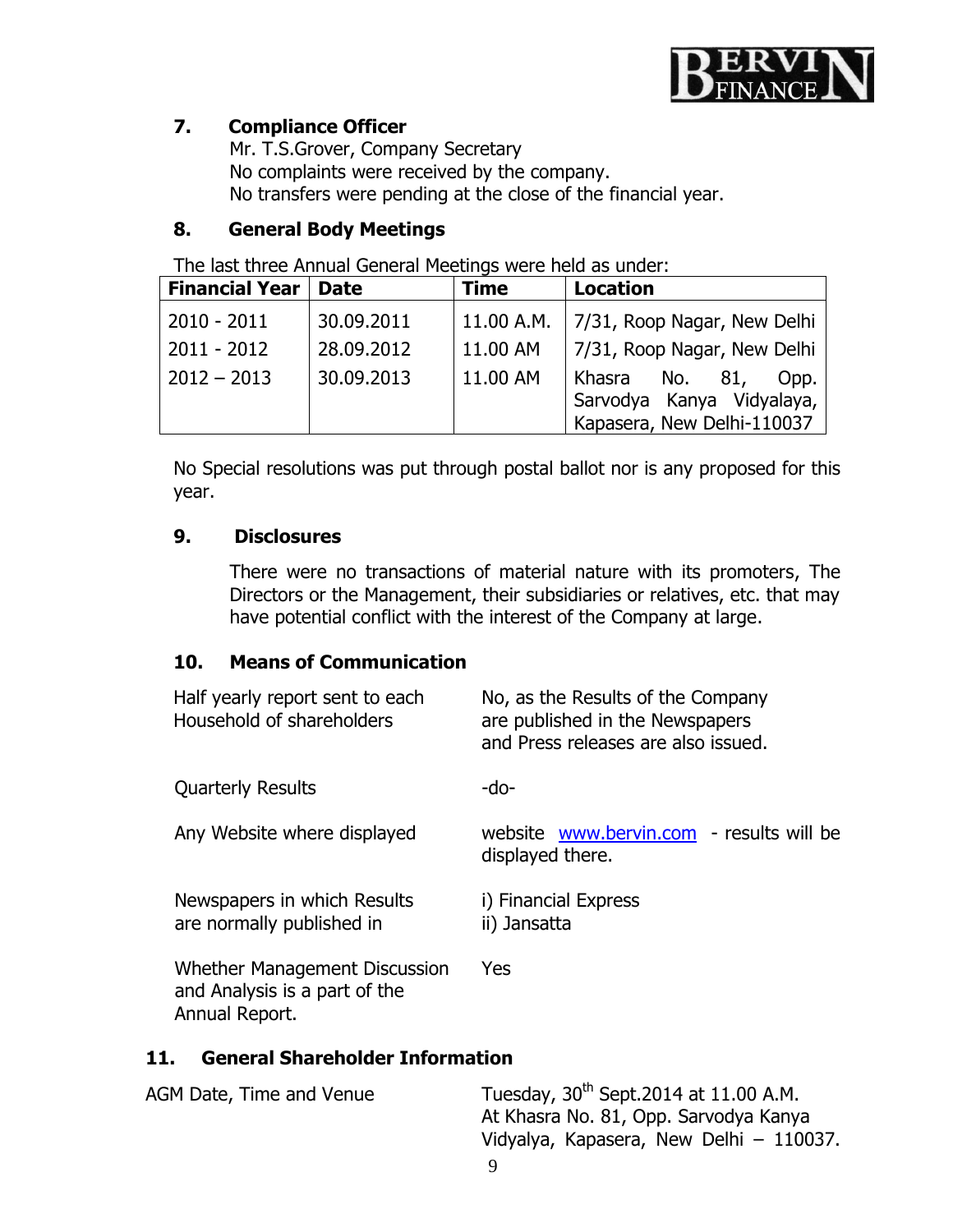

| Financial Calendar $-2013 - 2014$<br><b>Financial Year</b><br><b>First Quarter Results</b><br><b>Half Yearly Results</b><br><b>Third Quarter Results</b><br>Audited Results for the year<br>ending 31 <sup>st</sup> March, 2014<br>Dates of Book Closures<br>Listing on Stock Exchange |      | April - March<br>25 <sup>th</sup> July, 2013<br>26 <sup>th</sup> October, 2013<br>27 <sup>th</sup> January, 2014<br>28 <sup>th</sup> April, 2014<br>18/09/2014 to 30/09/2014<br>Delhi Stock Exchange Ltd.<br>Bombay Stock Exchange Ltd. |
|----------------------------------------------------------------------------------------------------------------------------------------------------------------------------------------------------------------------------------------------------------------------------------------|------|-----------------------------------------------------------------------------------------------------------------------------------------------------------------------------------------------------------------------------------------|
| <b>Stock Code-Physical</b>                                                                                                                                                                                                                                                             |      | 7801- at Delhi Stock Exchange Ltd.                                                                                                                                                                                                      |
| <b>Depository</b><br>12.                                                                                                                                                                                                                                                               |      | 31340 at Bombay Stock Exchange Ltd.                                                                                                                                                                                                     |
| An agreement has been entered $-$ (i)<br>With N.S.D.L. & C.D.S.L. the<br>Particulars are:                                                                                                                                                                                              |      | National Securities Depository Ltd.<br>Trade World, 4 <sup>th</sup> Floor, Kamala Mills<br>Compound, Senapati Bapat Marg,<br>Lower Parel, Mumbai - 400 013                                                                              |
|                                                                                                                                                                                                                                                                                        | (ii) | Central Depository Securities (India) Ltd.<br>Phiroze Jeejeebhoy Towers,<br>17 <sup>th</sup> Floor, Dalal Street, Fort,<br>Mumbai - 400 001.                                                                                            |
| Demat ISIN Number                                                                                                                                                                                                                                                                      |      | INE 348101018                                                                                                                                                                                                                           |
| Market Price Data:                                                                                                                                                                                                                                                                     |      |                                                                                                                                                                                                                                         |
| High/Low during year/month in<br>The last financial year                                                                                                                                                                                                                               |      | High: Rs. 21.00 January, 2014<br>Low: Rs. 16.60 October, 2013                                                                                                                                                                           |
| Share Price on The Stock Ex-<br>Change, (Face Value Rs.10/-)                                                                                                                                                                                                                           |      | 20.00 Last quotation                                                                                                                                                                                                                    |
| Registrar & Transfer Agents                                                                                                                                                                                                                                                            |      | RCMC Share Registry Pvt.Ltd.<br>B-106, Sector -2, NOIDA - 201 301                                                                                                                                                                       |
| Persons to contact                                                                                                                                                                                                                                                                     |      | Mr. Rakesh Adhana - Senior Manager                                                                                                                                                                                                      |
| Telephone No.<br>Fax No.                                                                                                                                                                                                                                                               |      | $0120 - 4015800$<br>$0120 - 2444346$                                                                                                                                                                                                    |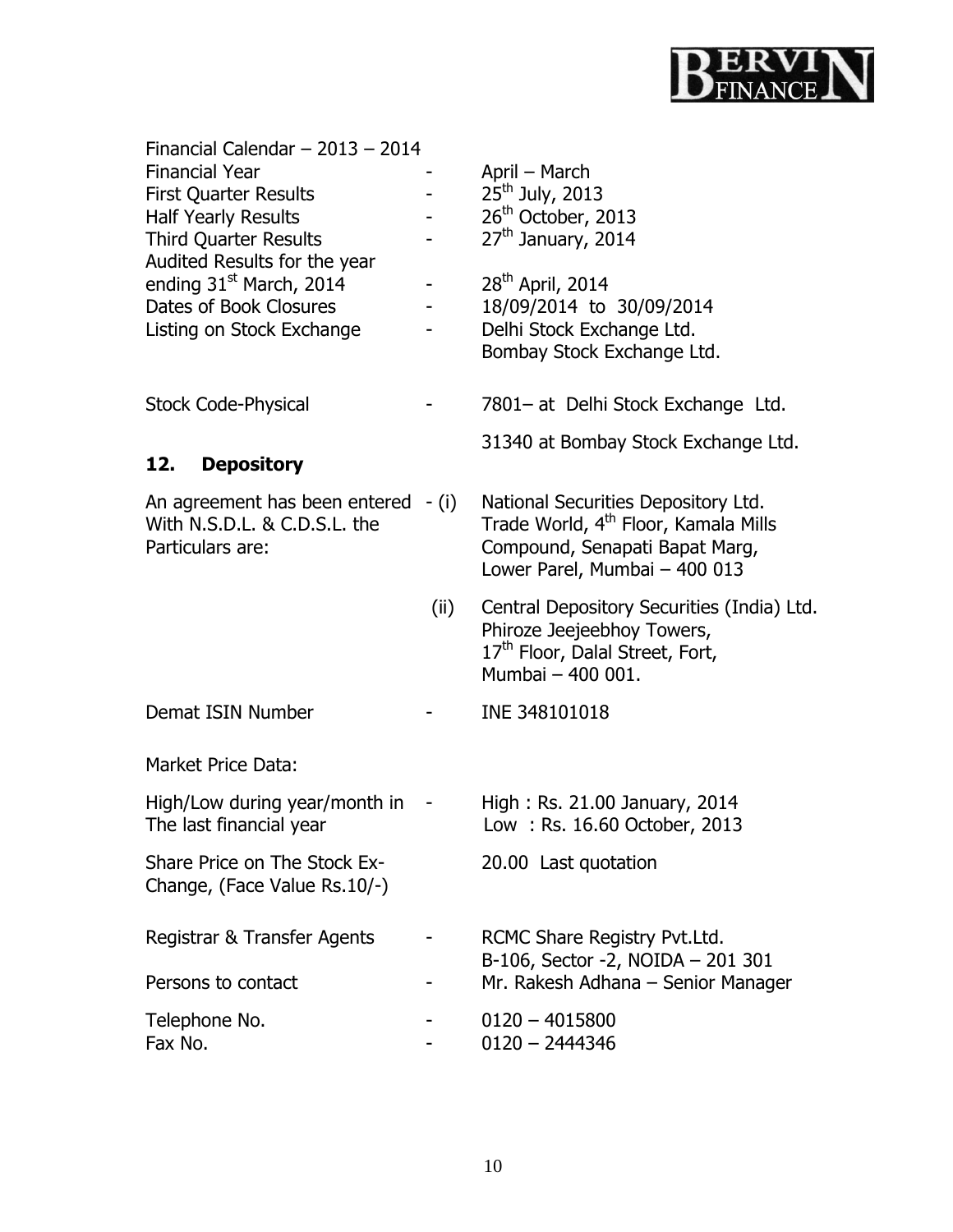

Share Transfer System The Board has delegated the powers of Approving transfers of shares to a Committee of senior executives. The Committee met 4 (Four) Times during the year and approved the transfer of shares lodged with the Company.

| <b>No. of. Equity Shares</b>                                                                                                               | No. of              | $\frac{1}{2}$                                                                                                                                                                                                           | No. of        | $\frac{0}{0}$ |  |  |
|--------------------------------------------------------------------------------------------------------------------------------------------|---------------------|-------------------------------------------------------------------------------------------------------------------------------------------------------------------------------------------------------------------------|---------------|---------------|--|--|
| <b>Held</b>                                                                                                                                | <b>Shareholders</b> |                                                                                                                                                                                                                         | <b>Shares</b> |               |  |  |
| <b>Upto 5000</b>                                                                                                                           | 555                 | 62.29                                                                                                                                                                                                                   | 173866        | 2.95          |  |  |
| 5001 to 10000                                                                                                                              | 194                 | 21.77                                                                                                                                                                                                                   | 2.84          |               |  |  |
| 10001 to 20000                                                                                                                             | 74                  | 8.31                                                                                                                                                                                                                    | 119476        | 2.03          |  |  |
| 20001 to 30000                                                                                                                             | 29                  | 3.25                                                                                                                                                                                                                    | 74923         | 1.27          |  |  |
| 30001 to 40000                                                                                                                             | 9                   | 1.01                                                                                                                                                                                                                    | 32839         | 0.56          |  |  |
| 40001 to 50000                                                                                                                             | 6                   | 0.67                                                                                                                                                                                                                    | 29200         | 0.50          |  |  |
| 50001 to 100000                                                                                                                            | 9                   | 1.01                                                                                                                                                                                                                    | 75827         | 1.29          |  |  |
| 100001 above                                                                                                                               | 15                  | 1.68                                                                                                                                                                                                                    | 5224486       | 88.58         |  |  |
| <b>Total</b>                                                                                                                               | 891                 | 100.00                                                                                                                                                                                                                  | 5898100       | 100.00        |  |  |
| Shareholding Pattern (as on 31.03.2014)<br>Category of Shareholders<br><b>Non Resident</b><br><b>Individuals</b>                           |                     | Percentage %<br>0.38                                                                                                                                                                                                    |               |               |  |  |
| <b>Resident</b><br><b>Financial Institution Banks</b><br>Indian Promoters & Persons acting in<br>Concert<br>Bodies Corporate & Individuals |                     | Nil<br>73.49<br>26.13                                                                                                                                                                                                   |               |               |  |  |
|                                                                                                                                            |                     | 100.00                                                                                                                                                                                                                  |               |               |  |  |
| <b>Outstanding GDRs/ADRs/Warrants</b><br>or any Convertible instruments,<br>Conversion date and likely impact on equity                    |                     | Not issued                                                                                                                                                                                                              |               |               |  |  |
| Address for correspondence                                                                                                                 |                     | Shareholder's Correspondence<br>Should be addressed to:<br>Share Department,<br>Bervin Investment &<br>Leasing Ltd.<br>Apeejay Stya House,<br>14, Commercial Complex<br>Masjid Moth, $G.K. - II$ ,<br>New Delhi-110 048 |               |               |  |  |

Distribution of Shareholding as on 31.03.2014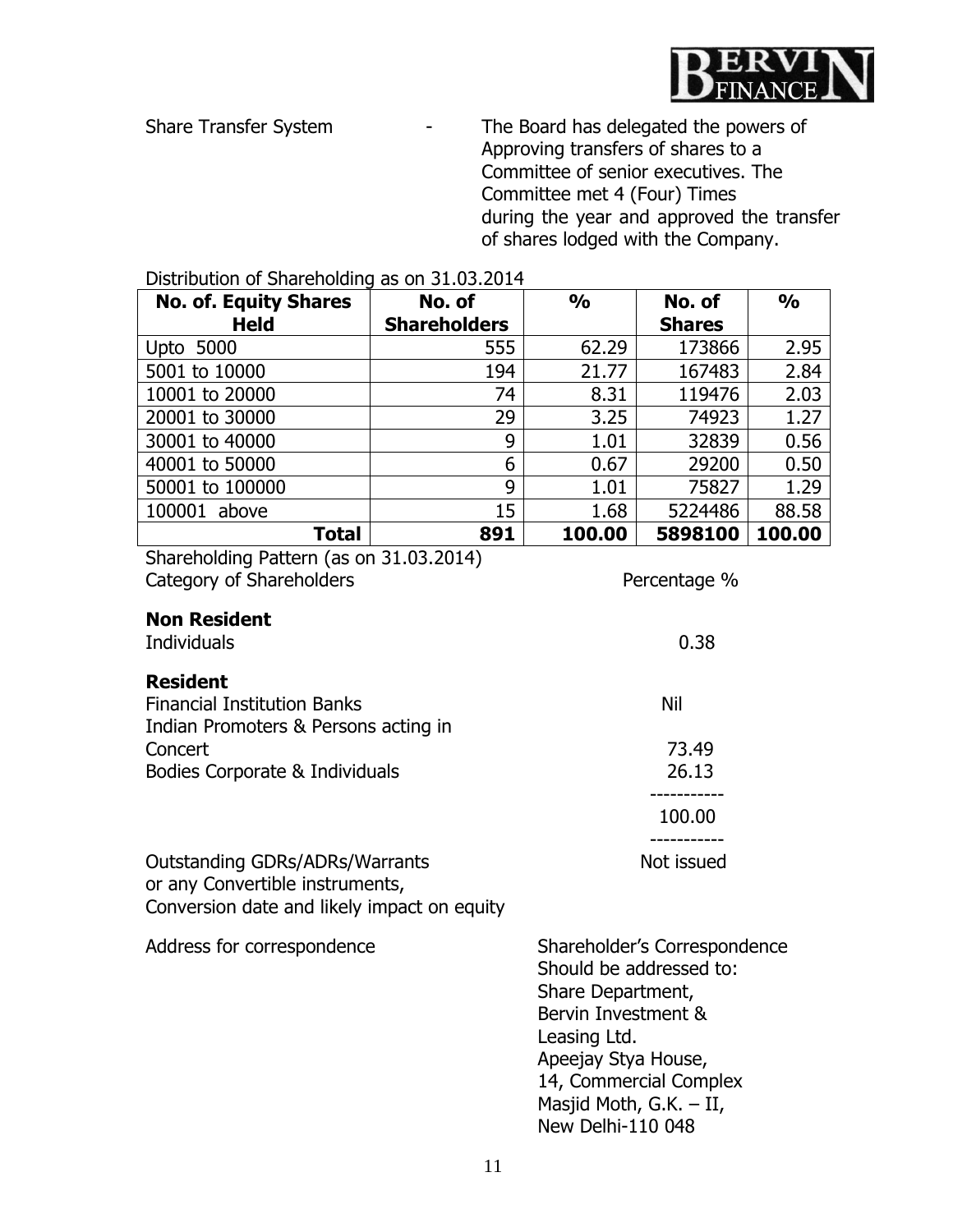

# **B. Profile of Directors Who Retire by Rotation :**

- a) Name of the Directors **Mr. S. K. Murgai**
- b) Age 67
- c) Date of Appointment 16.04.2005
- d) Qualification F.C.A.
- e) Directorship in other Public <u>Companies</u> NIL Companies NIL Companies
- 

# **C. Non-Mandatory Requirement :**

a) Chairman of the Board : Mr. A.C.Rekhi Whether Chairman of the Board is Expenses incurred, if any entitled to maintain in Chairman's in performance of duties Office at the Company's expense are reimbursed. and also followed reimbursement of expense incurred in performance of his duties.

f) Others Mr. S.K.Murgai has experience in Finance Accounts.

b) Remuneration Committee The Company has not set up a Remuneration Committee.

c) Shareholder Rights :

The half yearly declaration of financial The Company's half yearly performance including summary of the results are published in significant events in last six months English and Hindi newsto each shareholder **papers** having wide

circulation

The Audited Results for The Financial year are also communicated to the Shareholders through the Annual Report.

- d) Postal Ballot **The Company will make** Use of postal ballot for obtaining approval for such items as are mandated by Section 192 of the Companies Act, 1956.
-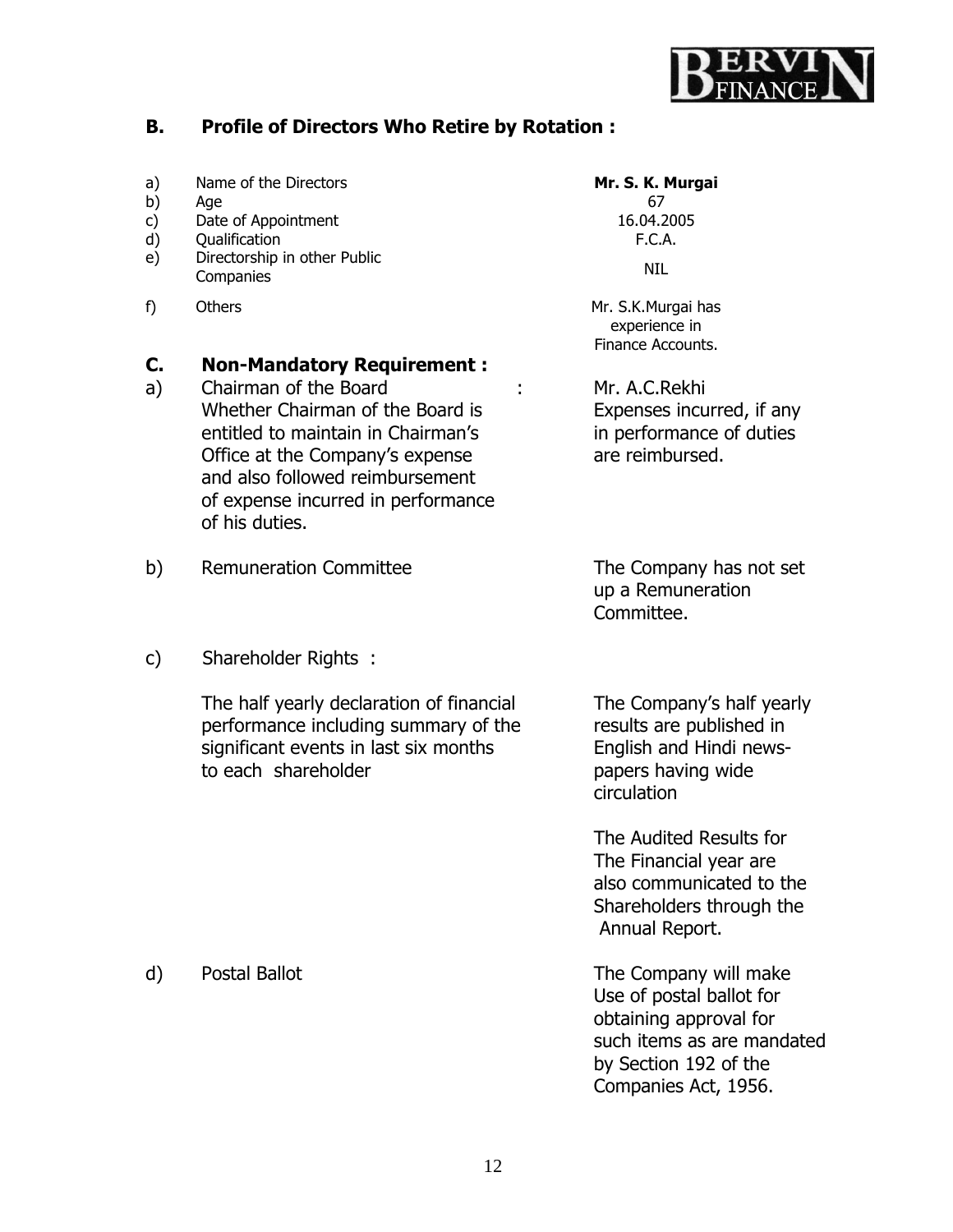

# **CERTIFICATE**

To the Members of Bervin Investment & Leasing Ltd.

We have examined the compliance of the conditions of Corporate Governance by Bervin Investment & Leasing Ltd., for the year ended March 31, 2014 as stipulated in clause 49 of the Listing Agreement of the said Company with the Stock Exchange.

The compliance of conditions of Corporate Governance is the responsibility of the management. Our examination was limited to procedures and implementation thereof, adopted by the Company for ensuring the compliance of the conditions of the Corporate Governance. It is neither an audit nor an expression of an opinion on the financial statements of the Company.

In our opinion and to the best of our information and accordingly to the explanation given to us, we certify that the Company has complied with the conditions of Corporate Governance as stipulated in the above-maintained Listing Agreement.

We further state that such compliance is neither an assurance as to the future viability of the company not the efficiency or effectiveness with which the management has conducted the affairs of the company.

Place: New Delhi Dated: April 28, 2014

**(K.K.GUPTA)** Prop. (M.No.8311) FRN : 000009N For and on behalf of **KRISHAN K GUPTA & CO.** Chartered Accountants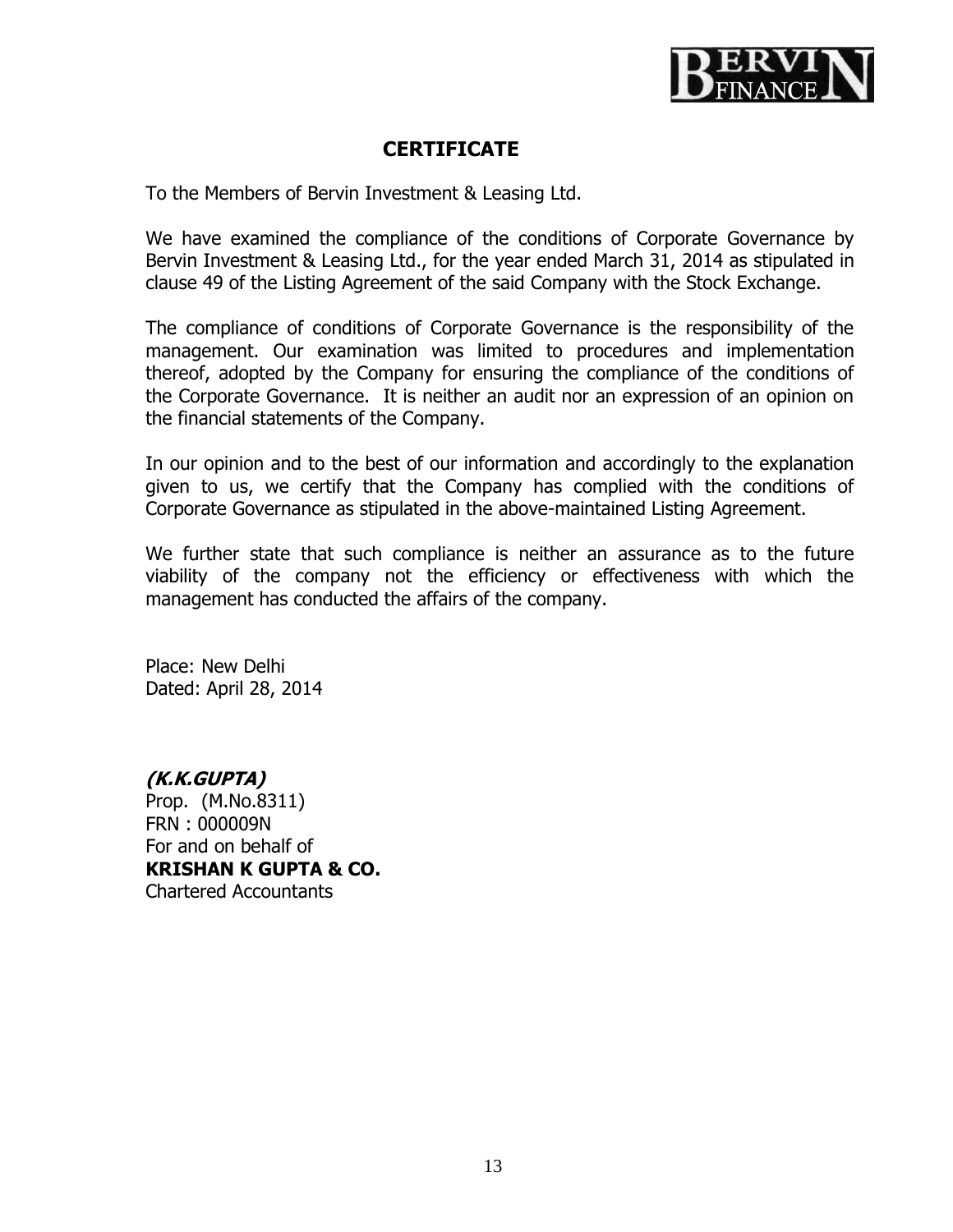

# **INDEPENDENT AUDITORS' REPORT**

The Members of **Bervin Investment & Leasing Ltd.,** New Delhi

#### **Report on the Financial Statements**

We have audited the accompanying financial statements of **Bervin Investment & Leasing Ltd.** ("the Company") which comprise the Balance Sheet as at March 31, 2014, the Statement of Profit and Loss and Cash Flow Statement for the year then ended and a summary of significant accounting policies and other explanatory information.

#### **Management's responsibility for the Financial Statements**

Management is responsible for the preparation of these financial statements that give a true and fair view of the financial position, financial performance and cash flows of the Company in accordance with the Accounting Standards referred to in sub-section (3C) of section 211 of the Companies Act, 1956 ("the Act") read with the General Circular 15/2013 dated September 13, 2013 of the Ministry of Corporate Affairs in respect of section 133 of the Companies Act, 2013 and other accounting principles generally accepted in India. This responsibility includes the design, implementation and maintenance of internal control relevant to the preparation and presentation of the financial statements that give a true and fair view and are free from material misstatement, whether due to fraud or error.

#### **Auditor's responsibility**

Our responsibility is to express an opinion on these financial statements based on our audit. We conducted our audit in accordance with the Standards on Auditing issued by the Institute of Chartered Accountants of India. Those standards require that we comply with ethical requirements and plan and perform the audit to obtain reasonable assurance about whether the financial statements are free from material misstatement.

An audit involves performing procedures to obtain audit evidence about the amounts and disclosures in the financial statements. The procedures selected depend on the auditor's judgment, including the assessment of the risks of material misstatement of the financial statements, whether due to fraud or error. In making those risk assessments, the auditor considers internal control relevant to the Company's preparation and fair presentation of the financial statements in order to design audit procedures that are appropriate in the circumstances. An audit also includes evaluating the appropriateness of accounting policies used and the reasonableness of the accounting estimates made by management, as well as evaluating the overall presentation of the financial statements.

We believe that the audit evidence we have obtained is sufficient and appropriate to provide a basis for our audit opinion.

#### **Opinion**

In our opinion and to the best of our information and according to the explanations given to us, the financial statements give the information required by the Act in the manner so required and give a true and fair view in conformity with the accounting principles generally accepted in India.

**. . . . . 2**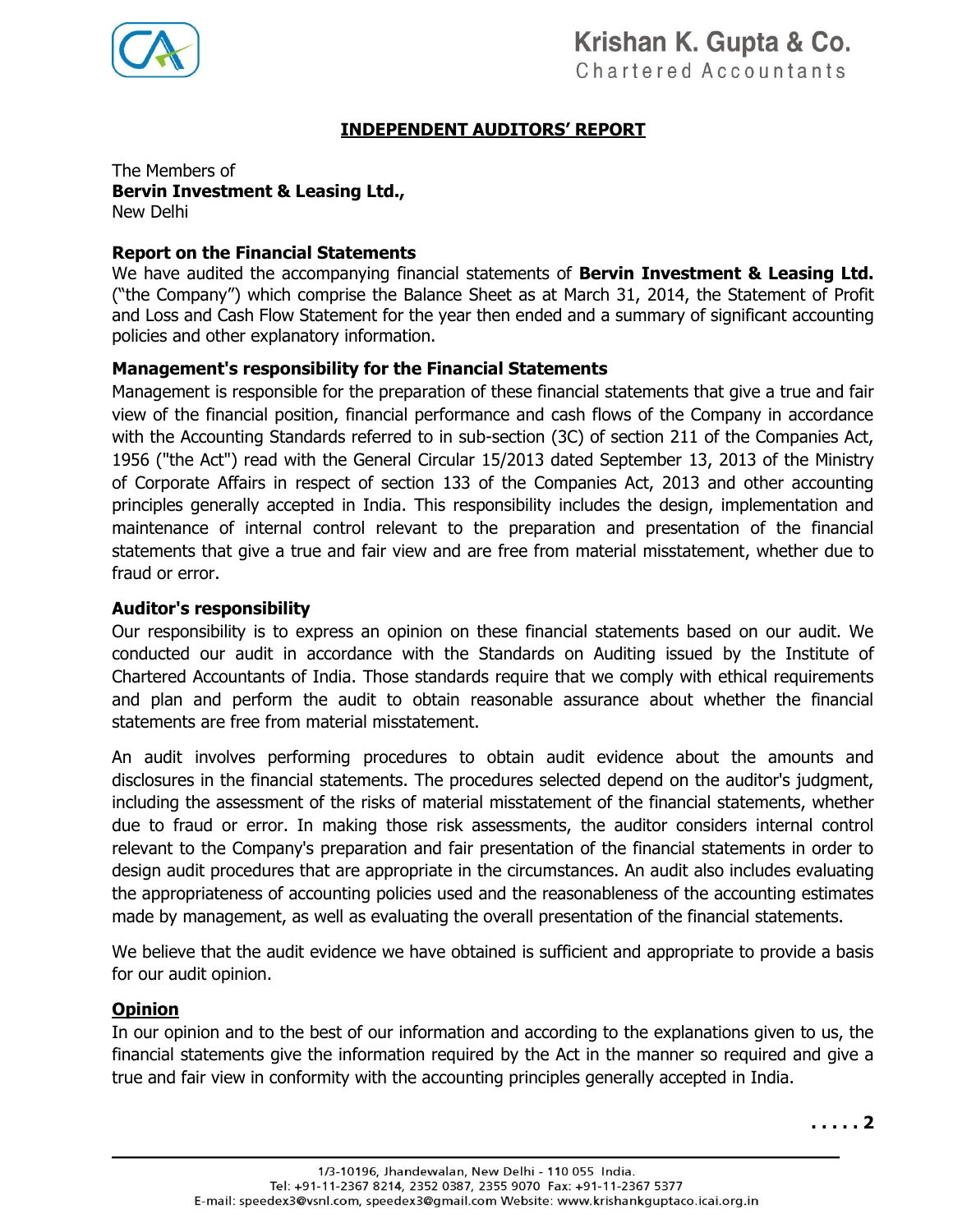- a) In the case of the Balance Sheet, of the state of affairs of the Company as at March 31, 2014 ;
- b) In the case of the Statement of Profit and Loss, of the Profit for the year ended on that date
- c) In the case of the Cash Flow Statement, of the cash flows for the year ended on that date.

#### **Report on Other Legal and Regulatory requirements**

- 1. As required by the Companies (Auditor's Report) Order, 2003 ("the Order"), issued by the Central Government of India in terms of sub-section (4A) of section 227 of the Act, we give in the Annexure a statement on the matters specified in paragraphs 4 and 5 of the Order.
- 2. As required by section 227(3) of the Act, we report that:
	- (i) We have obtained all the information and explanations which to the best of our knowledge and belief were necessary for the purpose of our audit;
	- (ii) In our opinion proper books of account as required by law have been kept by the company so far as appears from our examination of those books;
	- (iii) The Balance Sheet, Statement of Profit and Loss Statement and Cash Flow Statement dealt with by this Report are in agreement with the books of account;
	- (iv) In our opinion, the Balance Sheet, Statement of Profit and Loss and Cash Flow Statement comply with the Accounting Standards referred to in sub-section (3C) of section 211 of the Act read with the General Circular 15/2013 dated September 13, 2013 of the Ministry of Corporate Affairs in respect of section 133 of the Companies Act, 2013 and other accounting principles generally accepted in India; and
	- (v) On the basis of written representation received from the directors as at March 31, 2014 and taken on record by the Board of Directors, none of the directors is disqualified as at March 31, 2014, from being appointed as a director in terms of clause (g) of sub-section (1) of section 274 of the Act.
	- (vi) Since the Central Government has not issued any notification as to the rate at which the cess is to be paid under section 441A of the Companies Act, 1956 nor has it issued any rules under the said section, prescribing the manner in which such cess is to be paid, no cess is due and payable by the company.

#### **(K.K. GUPTA)**  Prop. M. No. 8311 For and on behalf of **KRISHAN K. GUPTA & CO.** Chartered Accountants FRN: 000009N

Place: New Delhi Dated: April 28, 2014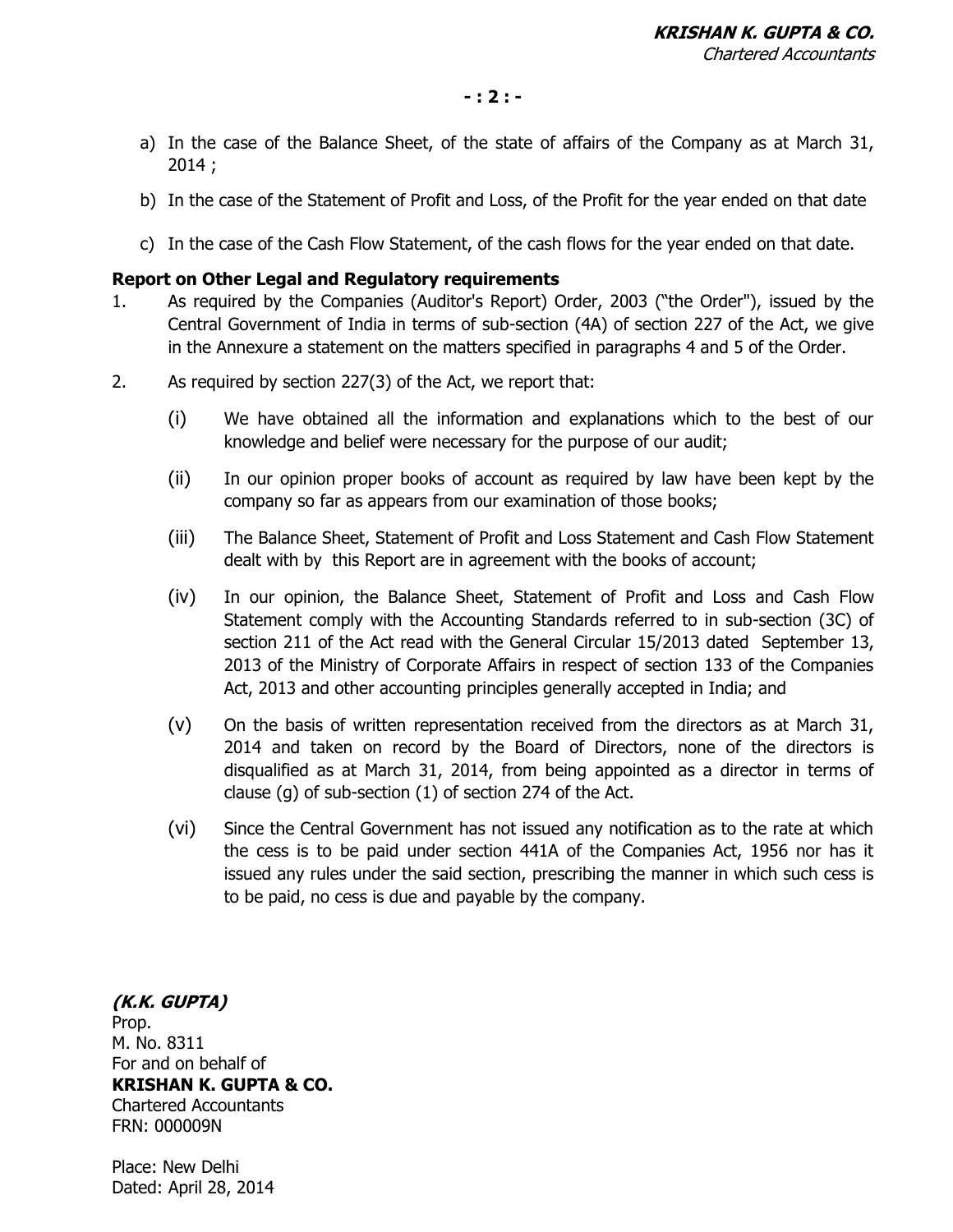# **ANNEXURE TO AUDITORS' REPORT**

#### Referred to in Paragraph 2 of our report of even date

- 1. In respect of its fixed assets:
	- a. The company has maintained proper records, showing full particulars including quantitative details and situation of fixed assets.
	- b. As explained to us, the fixed assets, have been physically verified by the management during the year in a phased periodical manner, which in our opinion is reasonable, having regard to the size of the Company and nature of its assets. No material discrepancies were noticed on such physical verification.
	- c. In our opinion, the company has not disposed off substantial part of fixed assets during the year and the going concern status of the Company is not affected.
- 2. In respect of its inventories:
	- a. Since the Company has not carried on any manufacturing and trading activities during the year, the question of discrepancies between physical verification and book records does not arise.
	- b. Since the company does not hold any stock of goods as at March 2014, the question of valuation of Stock does not arise.

3. The company has not taken any loans, secured or unsecured from Companies, firms or other Parties listed in the register maintained u/s 301 of the Act and/or from companies under the same management, as defined under sub-section 370(1-B) of the Companies Act, 1956.

4. The Company has not granted any loans, secured or unsecured to Companies, firms or other parties listed in the Register maintained u/s 301 of the Act and/or from companies under the same management as defined under Sub-section 370(1-B) of the Companies Act, 1956.

5. The parties to whom the loans have been given by the company are repaying the principal amounts as stipulated and are regular in payment of interest.

6. In our opinion and according to the information and explanations given to us, there are adequate internal control procedures commensurate with the size of the company and the nature of its business for the purchase of plant and machinery, equipments and other assets being given on lease and for sale of assets. During the course of our audit, we have not observed any major weaknesses in internal controls.

- 7. In respect of transactions covered Under Section 301 of the Companies Act, 1956:
	- a. In our opinion and according to the information and explanations given to us, the transactions made in pursuance of contracts or arrangements, that needed to be entered into in the register maintained Under Section 301 of the Companies Act, 1956 have been so entered.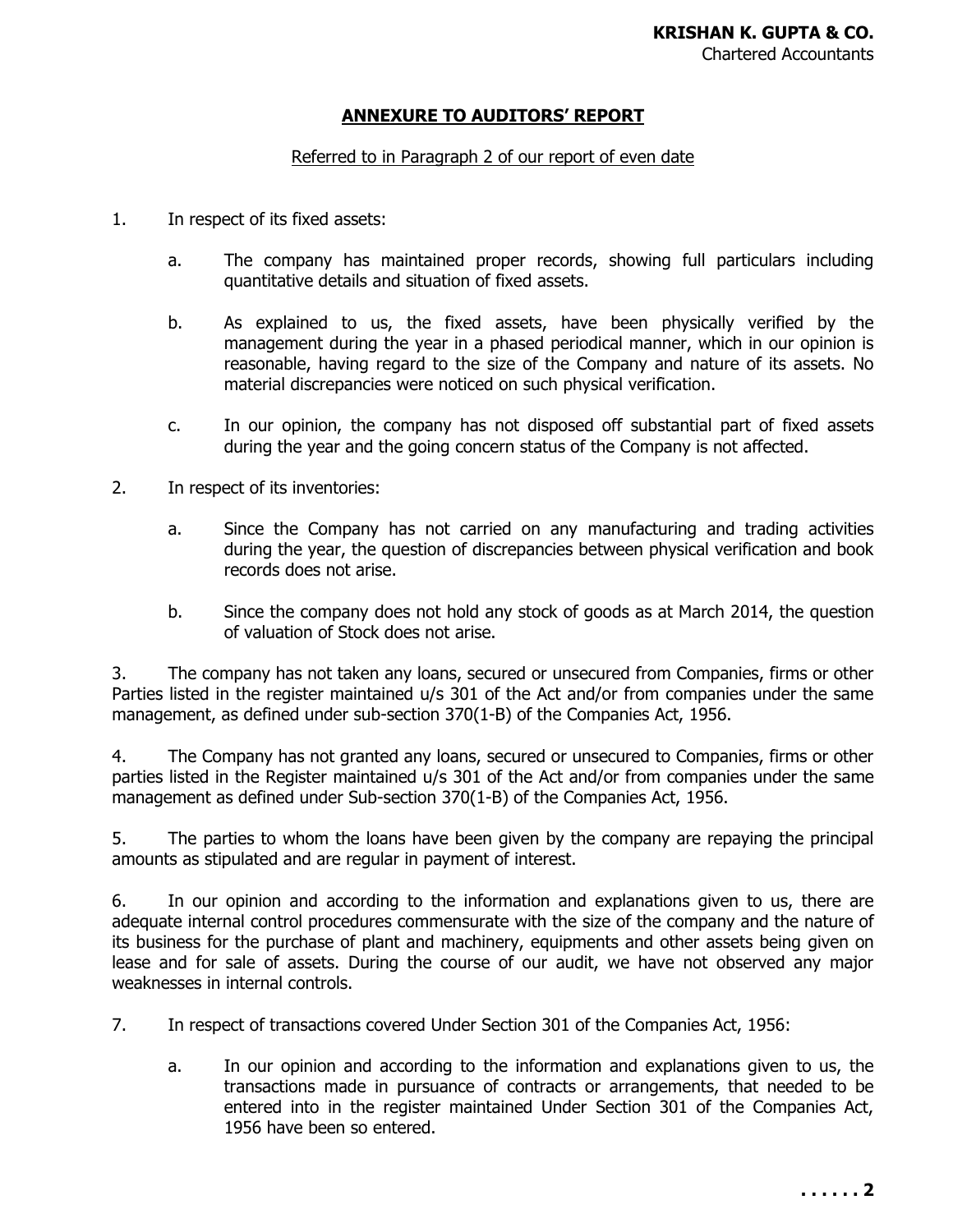#### **-: 2 :-**

- b. In our opinion and according to the information and explanations given to us, there are no transactions in pursuance of contracts or arrangements entered in the register maintained under section 301 of the Companies Act, 1956 aggregating during the year to ` 5,00,000 (` Five Lacs only) or more in respect of any party.
- 8. The company has not accepted any deposits from the public.

9. In our opinion, the company has its own internal audit procedure, which in our opinion is proper and commensurate with its size and nature of its business.

10. In respect of statutory dues:

- a. As explained to us the provisions of Provident Fund Act and Employees State Insurance Act are not applicable to the company.
- b. The company has no disputed dues of Sales Tax, Income Tax, Customs Duty, Wealth Tax, Excise Duty/Cess Payable, which have not been deposited.

11. The Company has accumulated losses at the end of the financial year. The Company has incurred cash losses during the financial year covered by our audit and has not incurred cash losses in the immediate preceeding financial year.

12. Based on our audit procedures and according to the information and explanation given to us, we are of the opinion that the company has not defaulted in repayment of dues to financial institutions, banks or debenture holders.

13. In our opinion and according to the information and explanation given to us, no loans and advances have been granted by the company on the basis of security by way of pledge of shares, debentures and other securities.

14. In our opinion, the company is not a chit fund or a nidhi/mutual benefit fund/society. Therefore, clause 4(xiii) of the Companies (Auditor's Report) order 2003 is not applicable to the company.

15. The company has maintained proper records of transactions and contracts in respect of trading in securities/investments, debentures and other investments and timely entries have been made therein. All shares, debentures and other investments have been held by the company in its own name.

16. The company has not given any guarantees for loans taken by others from banks or financial institutions. According to the information and explanations given to us, we are of the opinion that the terms and conditions thereof are not prima-facie prejudicial to the interests of the company.

17. The company has not raised any new term loans during the year.

18. During the year, the company has not made any preferential allotment of shares to parties and companies in the Register maintained Under Section 301 of the Companies Act, 1956.

19. The company has not raised any money by way of public issue during the year.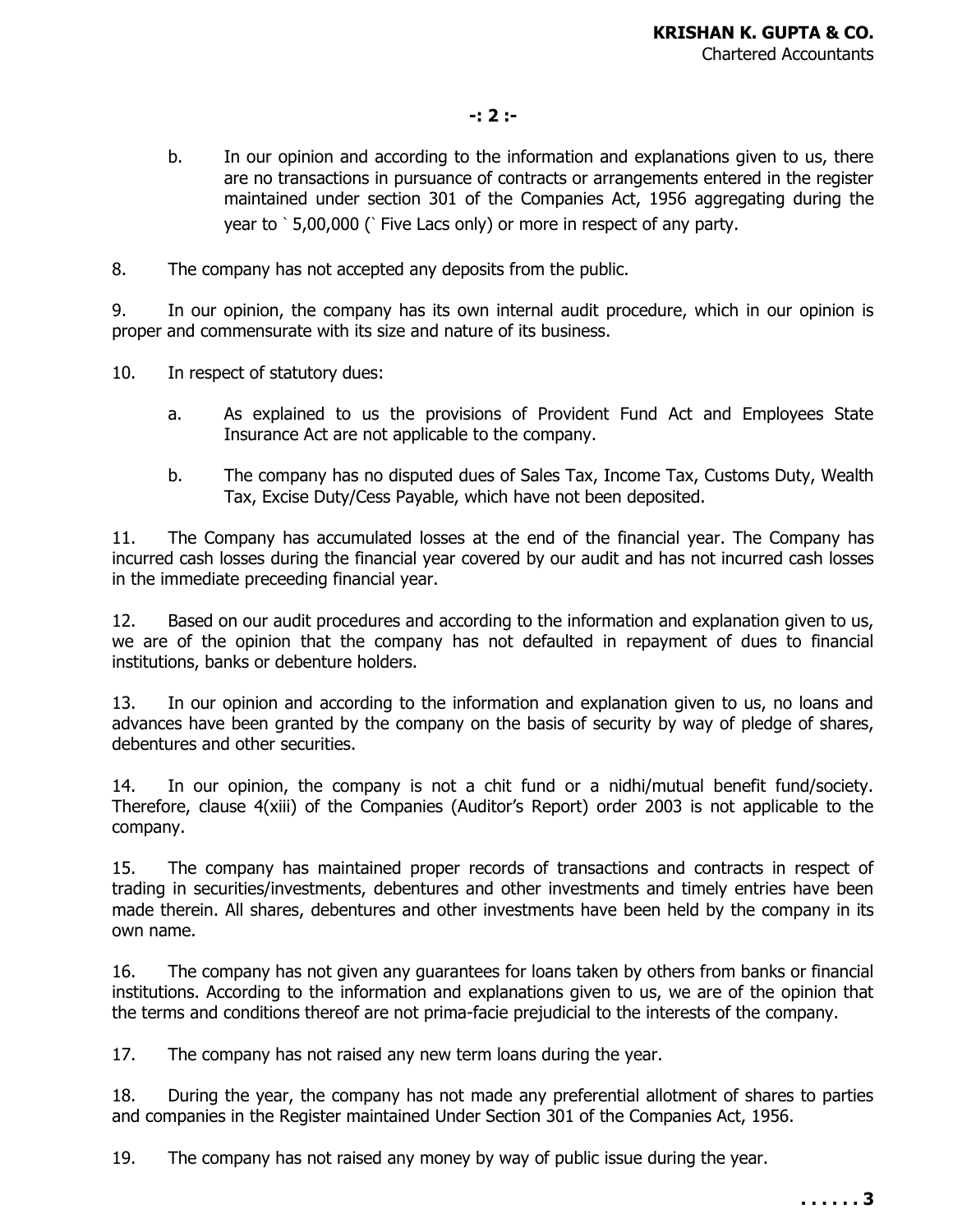**-: 3 :-**

20. In our opinion and according to the information and explanations given to us, no fraud on or by the company has been noticed or reported during the year that causes the financial statements to be materially misstated.

21. In our opinion and according to the information and explanations given to us, no personal expenses have been charged to revenue account other than those payable under contractual obligations or in accordance with the generally accepted business practices.

**(K.K. GUPTA)**  Prop. (M.No. 8311) For and on behalf of **KRISHAN K. GUPTA & CO.** Chartered Accountants (FRN: 000009N)

Place: New Delhi

Dated: April 28, 2014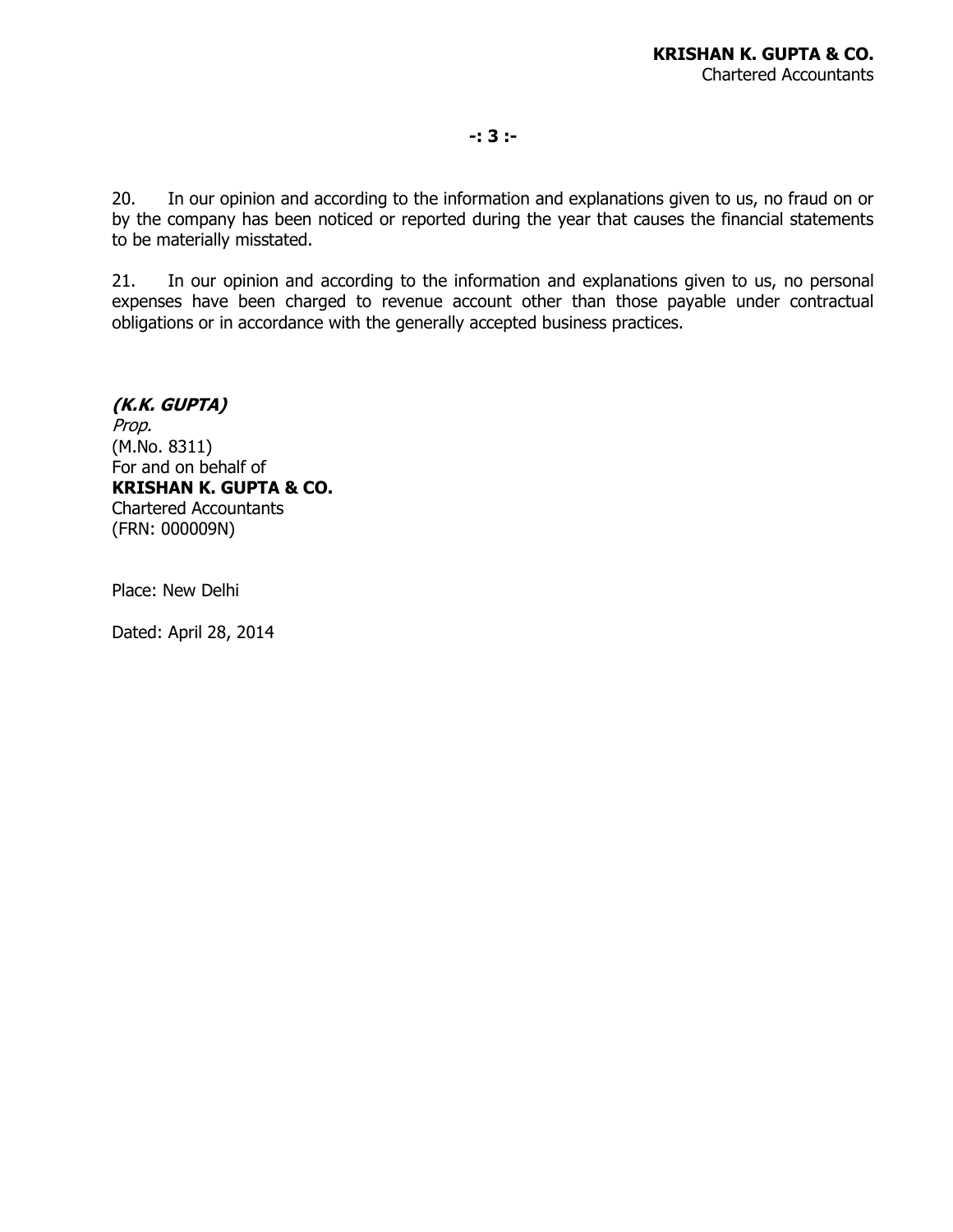#### **Chartered Accountants KRISHAN K. GUPTA & Co.**

#### **BERVIN INVESTMENT & LEASING LTD., NEW DELHI**

Balance Sheet as at March 31, 2014

|                                                                 |              | <b>NOTE</b>         |         | 31st March<br>2014<br>Rs.                 |                | 31st March<br>2013<br>Rs. |
|-----------------------------------------------------------------|--------------|---------------------|---------|-------------------------------------------|----------------|---------------------------|
| <b>EQUITY &amp; LIABILITIES</b>                                 |              |                     |         |                                           |                |                           |
| <b>SHAREHOLDERS' FUNDS</b>                                      |              |                     |         |                                           |                |                           |
| Share Capital<br>Reserve and Surplus                            |              | 1<br>$\overline{2}$ | $\{-\}$ | 58,981,000<br>28,482,026                  | $\{-\}$        | 58,981,000<br>18,735,357  |
| NON CURRENT LIABILITIES                                         |              | 3                   |         |                                           |                |                           |
| Other Long Term Liabilities                                     |              |                     |         | 84,994                                    |                | 84,994                    |
| <b>CURRENT LIABILITIES</b>                                      |              | $\overline{4}$      |         |                                           |                |                           |
| Short Term Borrowings<br><b>Short Term Provisions</b>           |              |                     |         | 20,000,000<br>56,040                      |                | 44,219,000<br>33,720      |
|                                                                 | <b>TOTAL</b> |                     |         | 50,640,008                                |                | 84,583,357                |
| <b>ASSETS</b>                                                   |              |                     |         |                                           |                |                           |
| <b>NON CURRENT ASSETS</b>                                       |              |                     |         |                                           |                |                           |
| <b>Fixed Assets</b><br><b>Gross Block</b>                       |              | 5                   |         | 121,139                                   |                | 121,139                   |
| Less: Depreciation                                              |              |                     |         | $\frac{89,095}{32,044}$<br>$\{\text{-}\}$ | $\{\text{-}\}$ | 88,651                    |
| <b>NET BLOCK</b>                                                |              |                     |         |                                           |                | 32,488                    |
| NON CURRENT INVESTMENTS                                         |              | 6                   |         | 40,159,783                                |                | 71,636,015                |
| <b>NON CURRENT ASSETS</b>                                       |              | $\overline{7}$      |         |                                           |                |                           |
| Long Term Loans & Advances                                      |              |                     |         | 116,800                                   |                | 116,800                   |
| <b>CURRENT ASSETS</b>                                           |              | 8                   |         |                                           |                |                           |
| <b>Sundry Receivables</b><br>Cash and Bank Balances             |              |                     |         | 9,324,197                                 |                | 11,507,741<br>283,129     |
| Short Term Loans and Advances                                   |              |                     |         | 1,007,184                                 |                | 1,007,184                 |
|                                                                 | <b>TOTAL</b> |                     |         | 50,640,008                                |                | 84,583,357                |
| <b>Significant Accounting Policies and Notes</b><br>to Accounts |              | 12                  |         |                                           |                |                           |

This is the Balance Sheet referred to in The Schedules referred to above form an our report of even date  $\qquad$  integral part of the Balance Sheet integral part of the Balance Sheet

| (K.K. GUPTA)<br>Prop. (M.No. 8311)<br>For and on behalf of                          | For and on behalf of the Board of Directors |                 |
|-------------------------------------------------------------------------------------|---------------------------------------------|-----------------|
| <b>KRISHAN K. GUPTA &amp; CO.</b><br><b>Chartered Accountants</b><br>(FRN: 000009N) | S.K. MURGAI                                 | A.C. REKHI      |
| Place: New Delhi                                                                    | <b>Director</b>                             | <b>Director</b> |
|                                                                                     |                                             |                 |

Dated: April 28, 2014 T.S. GROVER **Secretary & Director**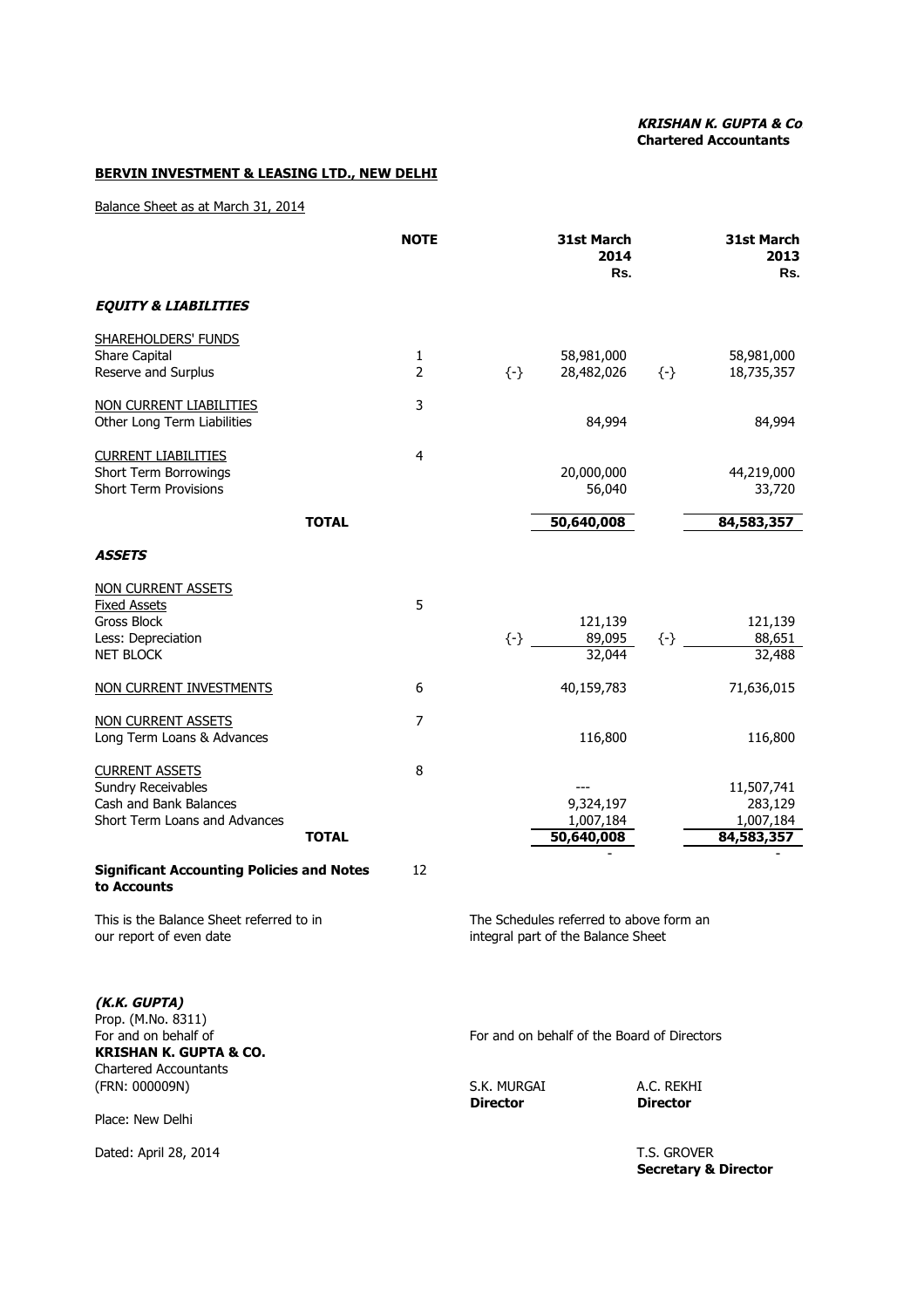#### **Chartered Accountants KRISHAN K. GUPTA & Co.**

#### **BERVIN INVESTMENT & LEASING LTD., NEW DELHI**

Profit & Loss Account for the year ending March 31, 2014

|                                                                                                                                                                                                                                                                               |              | <b>NOTE</b>   |                                                    | 31st March<br>2014<br>Rs.                                                               |                                                       | 31st March<br>2013<br>Rs.                                                                   |
|-------------------------------------------------------------------------------------------------------------------------------------------------------------------------------------------------------------------------------------------------------------------------------|--------------|---------------|----------------------------------------------------|-----------------------------------------------------------------------------------------|-------------------------------------------------------|---------------------------------------------------------------------------------------------|
| <b>INCOME</b>                                                                                                                                                                                                                                                                 |              |               |                                                    |                                                                                         |                                                       |                                                                                             |
| Other Income                                                                                                                                                                                                                                                                  | <b>TOTAL</b> | 9             |                                                    | 510,200<br>510,200                                                                      |                                                       | 1,721,300<br>1,721,300                                                                      |
| <i><b>EXPENDITURE</b></i>                                                                                                                                                                                                                                                     |              |               |                                                    |                                                                                         |                                                       |                                                                                             |
| Administrative & Other Expenses<br><b>Financial Expenses</b><br>Loss in Trading of Derivatives<br>Depreciation<br>{Loss} / Profit before Taxation<br>Income Tax adjustments for earlier years<br>{Loss} / Profit after Taxation<br>Balance Brought Forward from Previous Year | <b>TOTAL</b> | 10<br>11<br>4 | $\{\text{-}\}$<br>$\{\text{-}\}$<br>$\{\text{-}\}$ | 460,975<br>509<br>3,441,230<br>444<br>3,903,158<br>3,392,958<br>3,392,958<br>31,994,314 | {-}                                                   | 316,665<br>661<br>1,400<br>510<br>319,236<br>1,402,064<br>10,333<br>1,412,397<br>30,089,452 |
| Adjustment on account of diminution<br>in the value of Investments<br><b>Balance Carried Over to Reserves &amp; Surplus</b>                                                                                                                                                   |              |               | $\{\text{-}\}$<br>$\{\text{-}\}$<br>$\{\text{-}\}$ | 35,387,272<br>6,353,711<br>41,740,983                                                   | $\{\text{-}\}$<br>$\{\text{-}\}$<br>$\{\text{-}\}$    | 28,677,055<br>3,317,259<br>31,994,314                                                       |
| Basic & Diluted Profit per share<br>{Face Value Rs. 10- per share}                                                                                                                                                                                                            |              |               |                                                    | Nil                                                                                     |                                                       | 0.24                                                                                        |
| <b>Significant Accounting Policies and Notes</b><br>to Accounts                                                                                                                                                                                                               |              | 12            |                                                    |                                                                                         |                                                       |                                                                                             |
| This is the Profit & Loss Account<br>referred to in our report of even date                                                                                                                                                                                                   |              |               |                                                    | The Schedules referred to above form an<br>integral part of the Profit & Loss Account   |                                                       |                                                                                             |
| (K.K. GUPTA)<br>Prop. (M.No. 3811)<br>For and on behalf of<br><b>KRISHAN K. GUPTA &amp; CO.</b><br><b>Chartered Accountants</b><br>(FRN: 000009N)                                                                                                                             |              |               |                                                    | For and on behalf of the Board of Directors                                             |                                                       |                                                                                             |
| Place: New Delhi                                                                                                                                                                                                                                                              |              |               | S.K. MURGAI<br><b>Director</b>                     |                                                                                         | A.C. REKHI<br><b>Director</b>                         |                                                                                             |
| Dated: April 28, 2014                                                                                                                                                                                                                                                         |              |               |                                                    |                                                                                         |                                                       |                                                                                             |
|                                                                                                                                                                                                                                                                               |              |               |                                                    |                                                                                         | <b>T.S. GROVER</b><br><b>Secretary &amp; Director</b> |                                                                                             |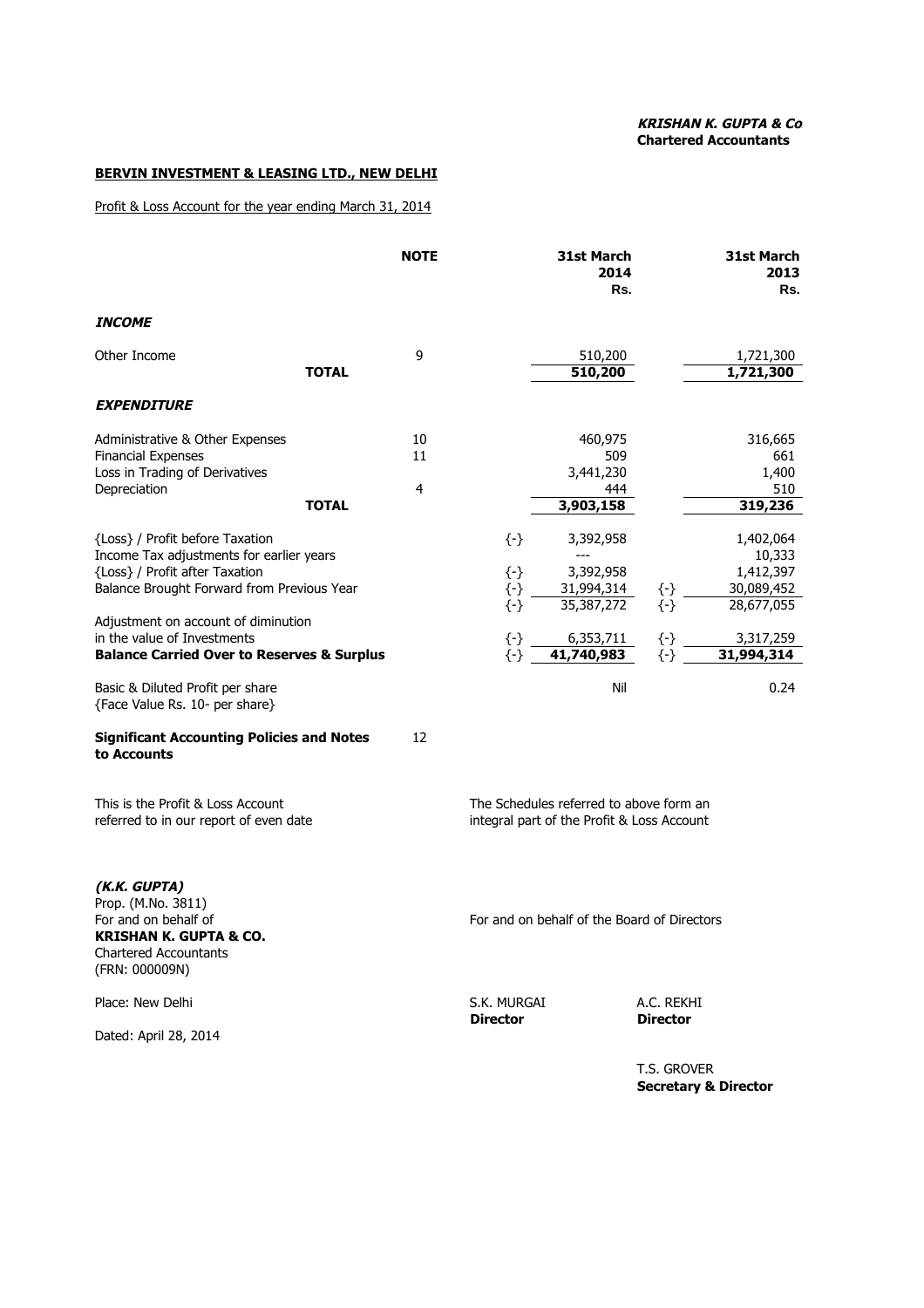#### **Chartered Accountants KRISHAN K. GUPTA & Co.**

| <b>NOTES</b>                                                                                         | 31st March               | 31st March               |
|------------------------------------------------------------------------------------------------------|--------------------------|--------------------------|
| Notes 1 to 12 annexed to and forming part                                                            | 2014                     | 2013                     |
| of the accounts.                                                                                     | Rs.                      | Rs.                      |
| <b>NOTE 1 - SHARE CAPITAL</b><br><b>AUTHORISED CAPITAL</b><br>6500000 Equity Shares of Rs. 10/- each | 65,000,000<br>65,000,000 | 65,000,000<br>65,000,000 |
| ISSUED, SUBSCRIBED AND PAID UP                                                                       | 58,981,000               | 58,981,000               |
| 5898100 Equity Shares of Rs. 10/- each fully paid up                                                 | 58,981,000               | 58,981,000               |

i. The Company has only one class of shares referred to as equity shares having a par value of Rs. 10/- each. Each Holder of equity share is entitled to vote.

ii. Reconciliation of the number of shares and amount outstanding at the beginning and at the end of the reporting period.

| <b>Particulars</b>                      | <b>Opening</b><br><b>Balance</b> | <b>Closing</b><br><b>Balance</b> |
|-----------------------------------------|----------------------------------|----------------------------------|
| <b>Equity Shares with voting rights</b> |                                  |                                  |
| Year ended March 31, 2014               |                                  |                                  |
| Number of shares                        | 5898100                          | 5898100                          |
| Amount in Rs.                           | 58,981,000                       | 58,981,000                       |
| Year ended March 31, 2013               |                                  |                                  |
| Number of shares                        | 5898100                          | 5898100                          |
| Amount in Rs.                           | 58,981,000                       | 58,981,000                       |

iii. There are no rights, preferences and restrictions attached to any share.

iv. Details of shares held by each shareholder holding more than 5% shares

| <b>Class of Shares / Name of shareholder</b>                                                                                                                    | March 31,<br>2014 | March 31,<br>2013                                                |                               |                                        |
|-----------------------------------------------------------------------------------------------------------------------------------------------------------------|-------------------|------------------------------------------------------------------|-------------------------------|----------------------------------------|
| <b>Equity Shares with voting rights</b>                                                                                                                         |                   |                                                                  |                               |                                        |
| Chang Investchem Pvt. Ltd.                                                                                                                                      | 1430700           | 1430700                                                          |                               |                                        |
| Ms. Neha Vijay Kumar Berlia                                                                                                                                     | 909450            | 909450                                                           |                               |                                        |
| Satwin Estates & Properties Pvt. Ltd.                                                                                                                           | 560000            | 560000                                                           |                               |                                        |
| Mrs. Sushma Berlia                                                                                                                                              | 1316610           | 1316610                                                          |                               |                                        |
| Martin & Harris Laboratories Pvt. Ltd.                                                                                                                          | 580000            | 580000                                                           |                               |                                        |
| <b>NOTE 2 - RESERVES AND SURPLUS</b><br><b>GENERAL RESERVE</b><br>А.<br>Balance as per Last year<br><b>B.</b><br>PROFIT & LOSS ACCOUNT<br>Profit & Loss Account |                   | 13,258,957<br>41,740,983<br>$\{\cdot\}$<br>28,482,026<br>$\{-\}$ | $\{\text{-}\}$<br>$\{\cdot\}$ | 13,258,957<br>31,994,314<br>18,735,357 |
| <b>NOTE 3 - NON CURRENT LIABILITIES</b><br>OTHER LONG TERM LIABILITIES                                                                                          |                   |                                                                  |                               |                                        |
| Lease Margin                                                                                                                                                    |                   | 83,894                                                           |                               | 83,894                                 |
| Others                                                                                                                                                          |                   | 1,100                                                            |                               | 1,100                                  |
|                                                                                                                                                                 |                   | 84,994                                                           |                               | 84,994                                 |
|                                                                                                                                                                 |                   |                                                                  |                               |                                        |

**. . . . . 2**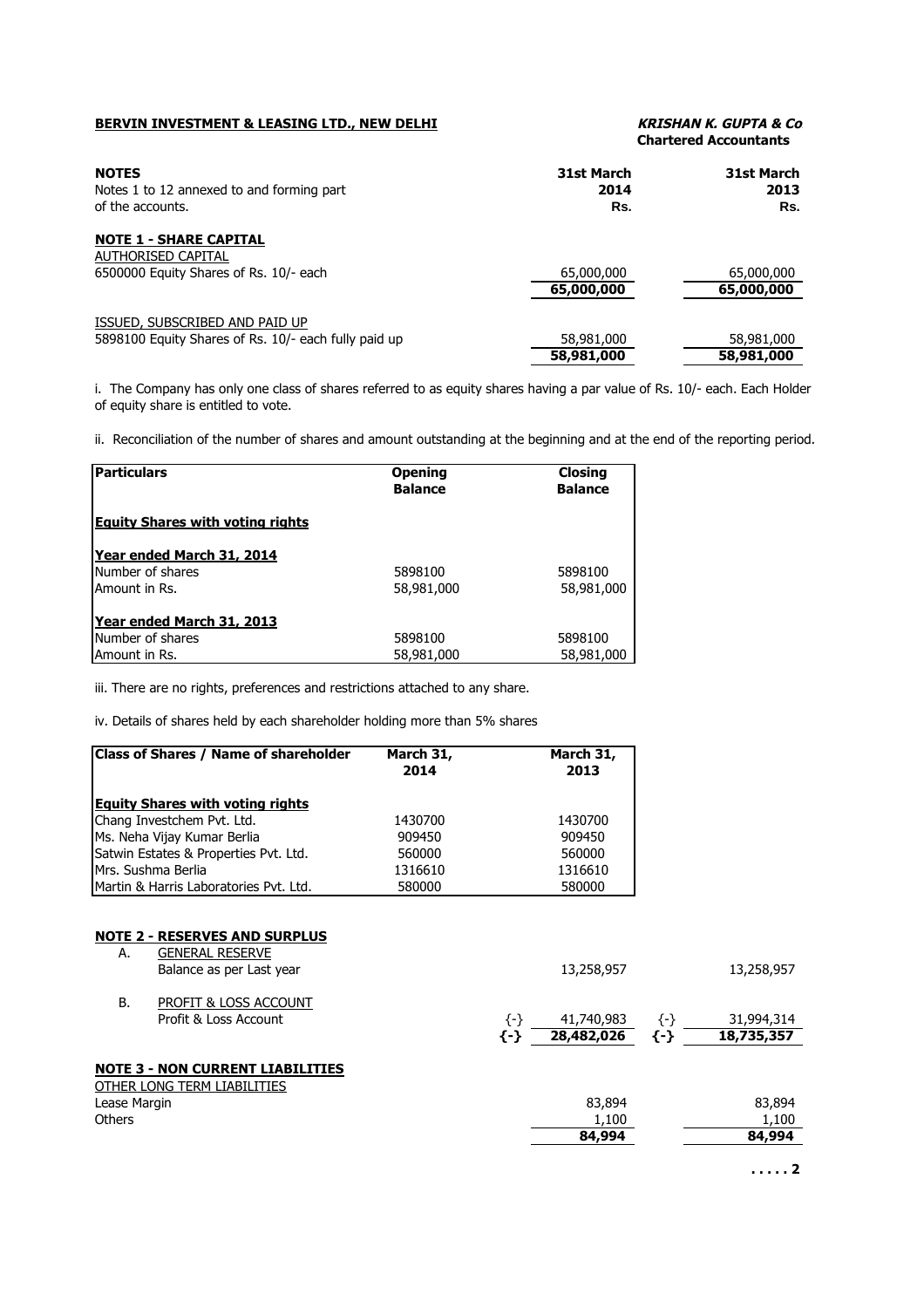#### NOTE 4 - OF FIXED ASSETS AS AT MARCH 31, 2014

| <b>Particulars</b>     | Cost as on<br>01-04-2013 | <b>Addition</b><br>during<br>the year | Cost as on<br>31-03-2014 | upto<br>31-03-2013 | for the year | <b>Depreciation Depreciation Depreciation</b><br>upto<br>31-03-2014 | <b>W.D.V.</b><br>as on | <b>W.D.V.</b><br>as on<br>31-03-2014 31-03-2013 |
|------------------------|--------------------------|---------------------------------------|--------------------------|--------------------|--------------|---------------------------------------------------------------------|------------------------|-------------------------------------------------|
| <b>Tangible Assets</b> |                          |                                       |                          |                    |              |                                                                     |                        |                                                 |
| Computer               | 76,160                   | $---$                                 | 76,160                   | 74,504             | 248          | 74,752                                                              | 1,408                  | 1,656                                           |
| Furniture & Fixtures   | 16,104                   | $---$                                 | 16,104                   | 14,147             | 196          | 14,343                                                              | 1,761                  | 1,957                                           |
| <b>Office Premises</b> | 28,875                   | $---$                                 | 28,875                   | $---$              | ---          | ---                                                                 | 28,875                 | 28,875                                          |
| <b>TOTAL</b>           | 121,139                  | $---$                                 | 121,139                  | 88,651             | 444          | 89,095                                                              | 32,044                 | 32,488                                          |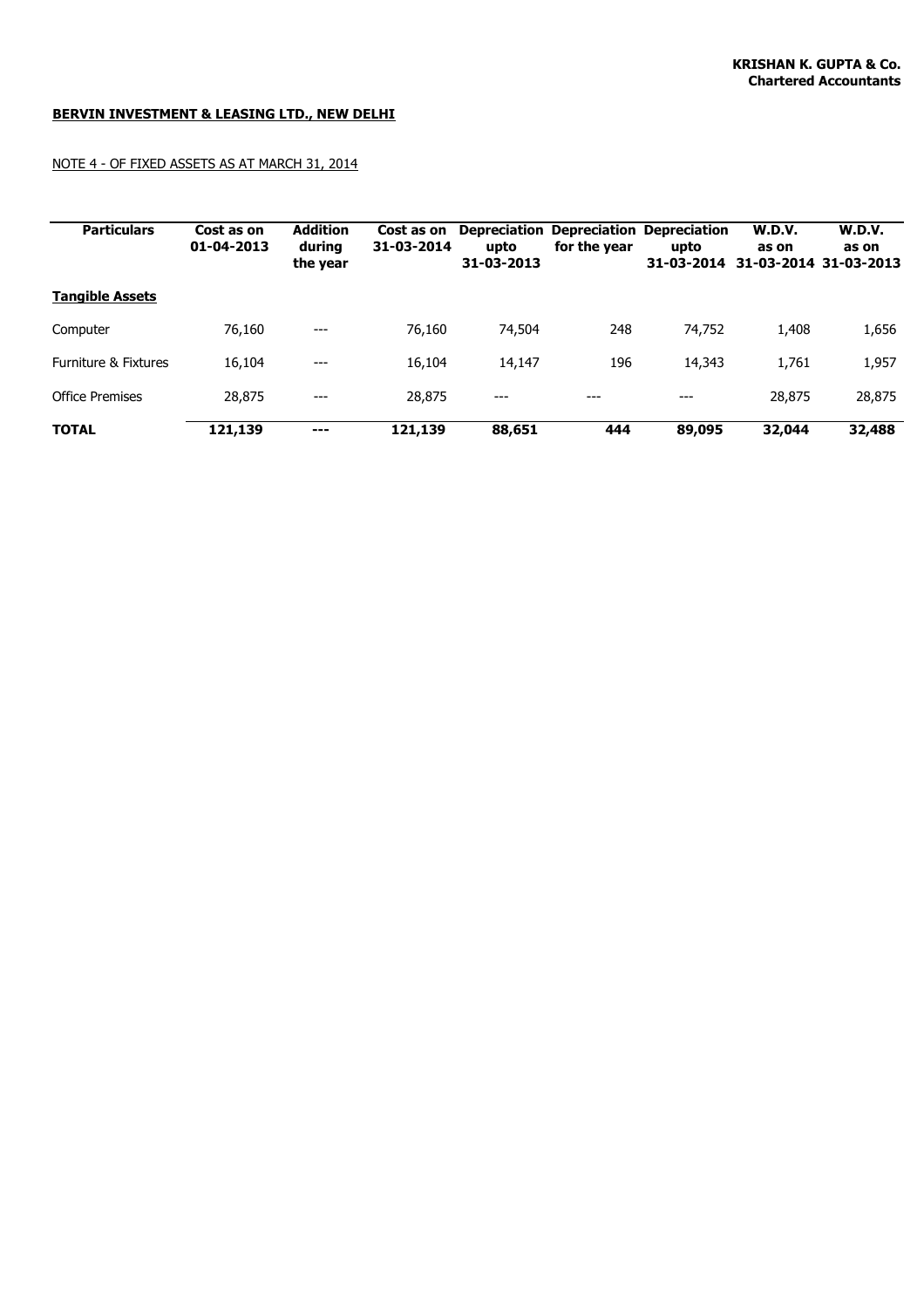#### **Chartered Accountants KRISHAN K. GUPTA & Co.**

**-: 2 :-**

|                          |                                                                                          | <b>31st March</b><br>2014<br>Rs. |         | 31st March<br>2013<br>Rs. |
|--------------------------|------------------------------------------------------------------------------------------|----------------------------------|---------|---------------------------|
|                          | <b>NOTE 4 - CURRENT LIABILITIES</b>                                                      |                                  |         |                           |
|                          | <b>SHORT TERM BORROWINGS</b><br>Unsecured Loans - Others                                 | 20,000,000                       |         | 44,219,000                |
|                          |                                                                                          | 20,000,000                       |         | 44,219,000                |
|                          | <b>SHORT TERM PROVISIONS</b>                                                             |                                  |         |                           |
|                          | Liability for Expenses                                                                   | 56,040                           |         | 33,708                    |
|                          | Tax Deducted at Source                                                                   | 56,040                           |         | 12<br>33,720              |
|                          |                                                                                          |                                  |         |                           |
|                          | <b>NOTE 6 - NON CURRENT INVESTMENTS (At Cost)</b><br><b>Quoted - Non Trade</b>           |                                  |         |                           |
| 1000                     | Fully paid Equity Shares of Scindia Steam Navigation Ltd.                                | 14,100                           |         | 14,100                    |
|                          | 1242500 Fully paid Equity Shares of Wavin India Ltd.                                     | 12,028,045                       |         | 12,028,045                |
| 682970                   | Fully paid Equity Shares of NRC Ltd.                                                     | 12,648,915                       |         | 12,648,915                |
|                          | 242500 Fully paid Equity Shares of India Glycols Ltd.                                    | 66,251,184                       |         | 66,251,184                |
| 300000                   | Fully paid Equity Shares of Jenson & Nicholson India Ltd.                                | 2,678,686                        |         | 2,678,686                 |
| 2800                     | Fully paid Equity Shares of Reliance Industries Ltd.                                     | 3,114,293                        |         | 3,114,293                 |
| Nil                      | Fully paid Equity Shares of Goldman Sachs Gold Exch. Trd.                                |                                  |         | 25,122,521                |
|                          |                                                                                          | 96,735,223                       |         | 121,857,744               |
| 41911                    | <b>Non-Quoted - Non Trade</b><br>Fully paid Equity Shares of Pesticides & Breweries Ltd. | 171,833                          |         | 171,833                   |
| 1000                     | Fully paid Equity Shares of Shetty Finance & Investment Ltd.                             | 10,100                           |         | 10,100                    |
|                          |                                                                                          |                                  |         |                           |
|                          |                                                                                          | 96,917,156                       |         | 122,039,677               |
| Less:                    | Adjustment on account of diminusion in the value of<br>$\{\text{-}\}$                    | 56,757,373                       | $\{-\}$ | 50,403,662                |
|                          | Investments                                                                              |                                  |         |                           |
|                          |                                                                                          | 40,159,783                       |         | 71,636,015                |
|                          | <b>NOTE 7 - LONG TERM LOANS &amp; ADVANCES</b>                                           |                                  |         |                           |
| <b>Security Deposits</b> | SECURITY DEPOSITS                                                                        | 116,800                          |         | 116,800                   |
|                          |                                                                                          | 116,800                          |         | 116,800                   |
|                          |                                                                                          |                                  |         |                           |
|                          | <b>NOTE 8 - CURRENT ASSETS</b><br><u>SUNDRY RECEIVABLES</u>                              |                                  |         |                           |
|                          | (Unsecured, Considered Good for Recovery                                                 |                                  |         |                           |
|                          | by the Management)<br>Barclays Securities India Pvt. Ltd.                                |                                  |         | 11,507,741                |
|                          |                                                                                          |                                  |         |                           |
|                          | <b>CASH &amp; BANK BALANCES</b>                                                          |                                  |         |                           |
| Cash in Hand             |                                                                                          | 8,250                            |         | 8,421                     |
|                          | With Scheduled Banks in Current Account<br>Fixed Deposit with ING Vyasya Bank            | 9,310,947<br>5,000               |         | 269,708<br>5,000          |
|                          |                                                                                          | 9,324,197                        |         | 283,129                   |

**. . . . . 2**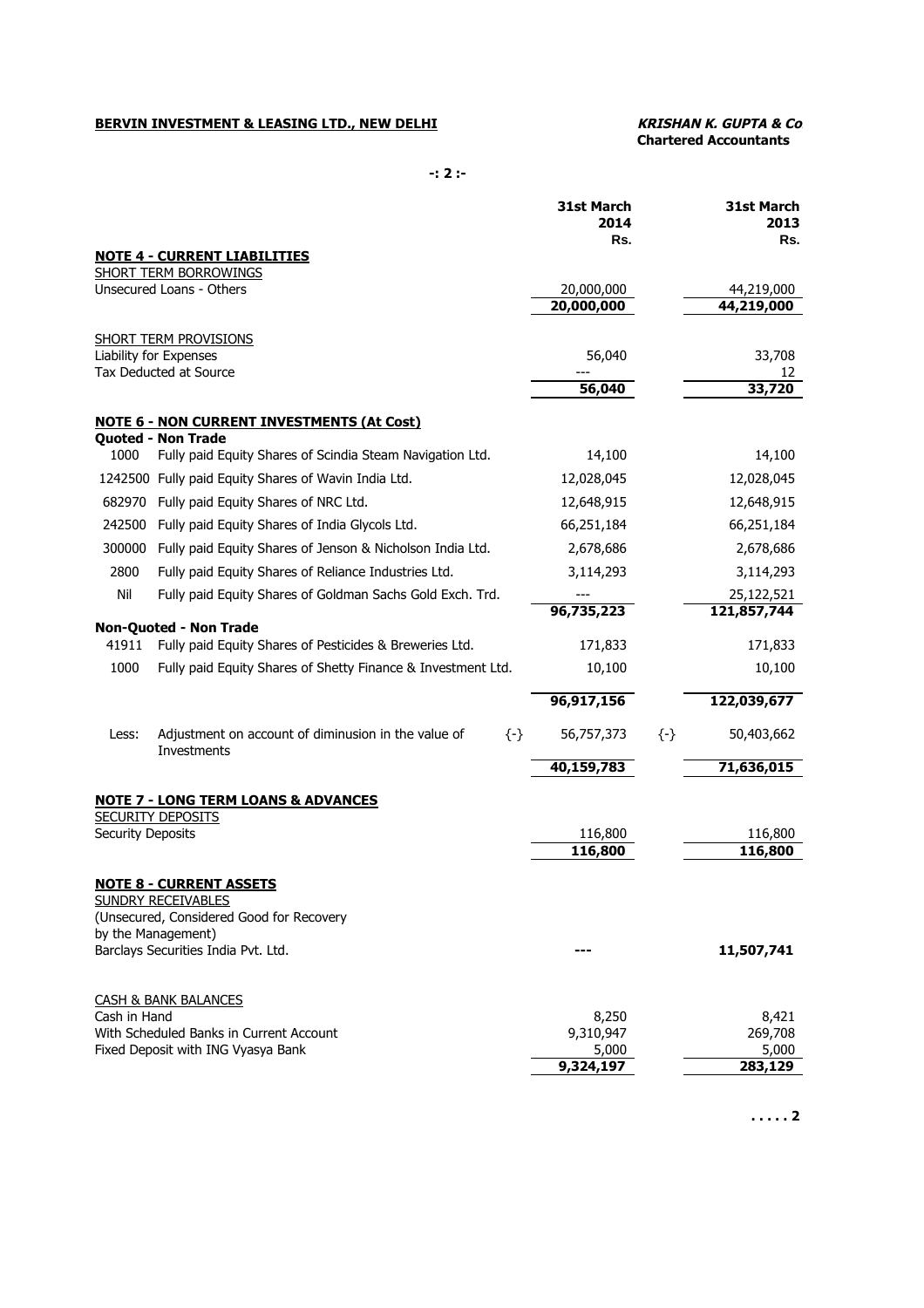#### **BERVIN INVESTMENT & LEASING LTD., NEW DELHI<br>
<b>KRISHAN K.** GUPTA & Co.

# **Chartered Accountants**

**-: 2 :-**

|                                                      |        | 31st March<br>2014<br>Rs. | <b>31st March</b><br>2013<br>Rs. |
|------------------------------------------------------|--------|---------------------------|----------------------------------|
| SHORT TERM LOANS & ADVANCES                          |        |                           |                                  |
| (Unsecured, Considered Good for Recovery             |        |                           |                                  |
| by the Management)                                   |        |                           |                                  |
| <b>Balance with Revenue Authorities</b>              |        |                           |                                  |
| Income Tax Recoverable                               |        | 1,007,184                 | 1,007,184                        |
|                                                      |        | 1,007,184                 | 1,007,184                        |
| <b>NOTE 9 - OTHER INCOME</b>                         |        |                           |                                  |
| Dividend                                             |        | 510,200                   | 1,721,300                        |
|                                                      |        | $\overline{510,200}$      | 1,721,300                        |
| <b>NOTE 10 - ADMINISTRATIVE &amp; OTHER EXPENSES</b> |        |                           |                                  |
| Printing & Stationery                                |        | 19,256                    | 19,800                           |
| <b>Communication Expenses</b>                        |        | 11,203                    | 10,191                           |
| Directors' Meeting Fee                               |        | 18,000                    | 13,000                           |
| Demat Charges                                        |        | 23,112                    | 16,872                           |
| General Charges                                      |        |                           | 1,248                            |
| Payment to Auditors'                                 |        |                           |                                  |
| Audit Fee                                            | 22,472 |                           | 22,472                           |
| <b>Taxation Matters</b>                              | 11,236 | 33,708                    | 11,236                           |
| Listing Fee                                          |        | 73,034                    | 73,034                           |
| <b>Filing Fee</b>                                    |        | 12,670                    | 4,166                            |
| Advertisement                                        |        | 118,986                   | 121,044                          |
| Legal & Professional Charges                         |        | 151,006                   | 23,602                           |
|                                                      |        | 460,975                   | 316,665                          |
| <b>NOTE 11 - FINANCIAL EXPENSES</b>                  |        |                           |                                  |
| Bank Charges & Interest                              |        | 509                       | 661                              |
|                                                      |        | 509                       | 661                              |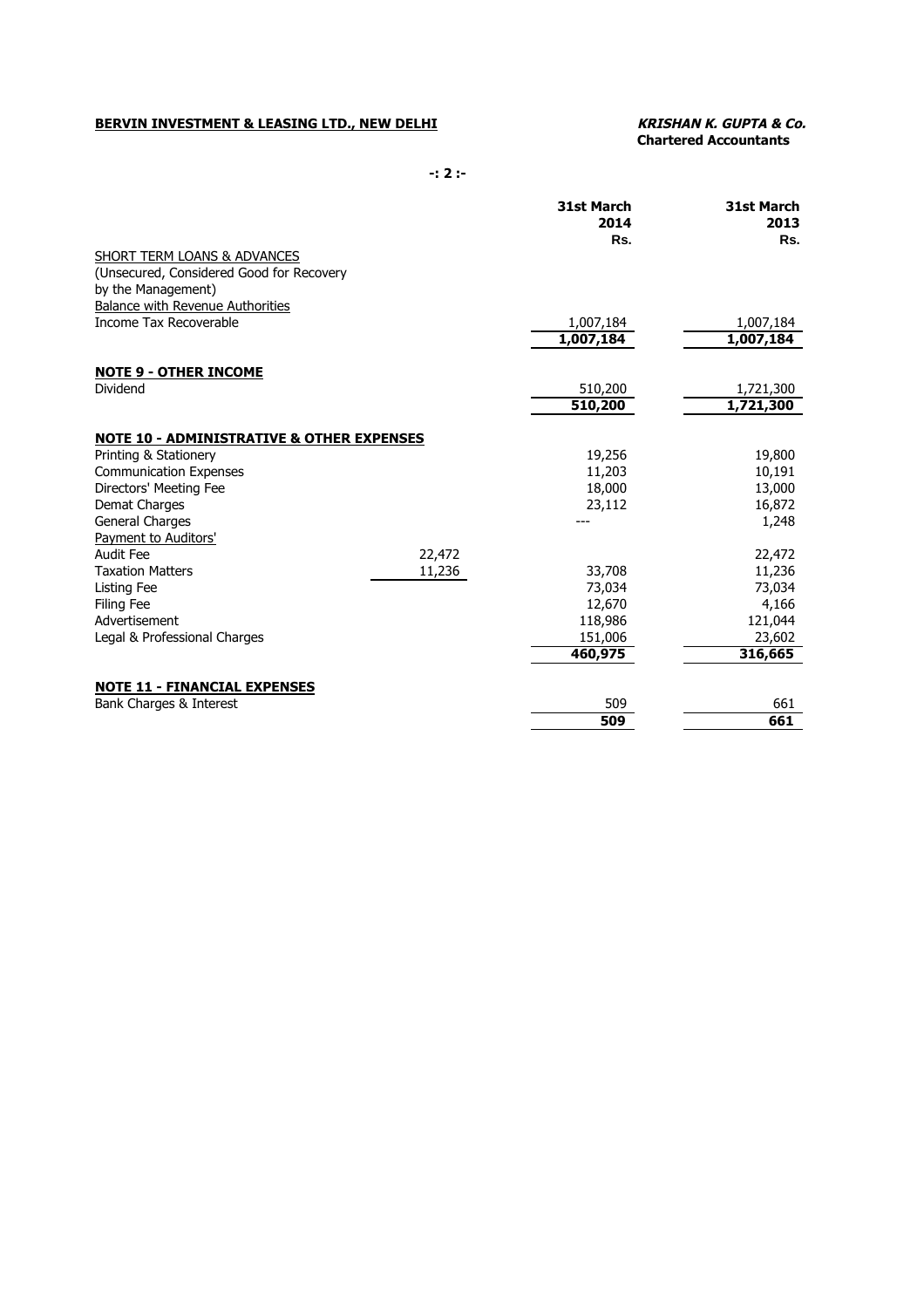#### NOTE 12 – SIGNIFICANT ACCOUNTING POLICIES AND NOTES TO ACCOUNTS

#### **A. ACCOUNTING POLICIES**

#### 1. GENERAL

- 1.1 The accounts have been prepared on the basis of "HISTORICAL COST CONVENTION" in accordance with the generally accepted accounting policies.
- 1.2 The company follows "ACCRUAL METHOD" of accounting, except where otherwise stated.

#### 2. REVENUE RECOGNITION Income has been recognized on "ACCRUAL BASIS".

#### 3. FIXED ASSETS

Fixed Assets in the Balance Sheet are stated at cost, including direct and indirect expenses incurred in connection therewith, less accumulated depreciation provided on W.D.V. method, as per Income Tax Act, 1961.

#### 4. INVESTMENTS

- 4.1 Long Term Investments are stated at cost after deducting provision for diminution in market value as at March 31, 2014 (subject to revision), in cases where the fall in market value has been considered by the management of permanent nature.
- 4.2 Investment of the company indicates subscription / investment towards capital of industrial enterprises in India and accordingly in the opinion of the Board of Directors the investment of the company in the shares of other companies is covered by Section 372A(B) of the Companies Act, 1956.

#### 5. INVENTORIES

The company does not have any inventory or stock in trade at the close of the accounting year.

#### 6. CONTINGENT LIABILITIES

Liabilities, though contingent, are provided for if there are reasonable prospects of such liabilities maturing. Other contingent liabilities, barring frivolous claims, not acknowledged as debts, are disclosed by way of notes on accounts.

#### 7. PRIOR PERIOD ADJUSTMENTS, EXTRA ORDINARY ITEMS AND CHANGES IN ACCOUNTING POLICY Prior period adjustments, extra-ordinary items and changes in accounting policies having material impact on the financial affairs of the company, wherever considered necessary are disclosed.

#### **B. NOTES TO ACCOUNT**

#### 8. NET CURRENT ASSETS VALUATION

In the opinion of the Board of Directors, the Current Assets, Loans and Advances, are approximately of the value stated or realized, in the ordinary course of the business.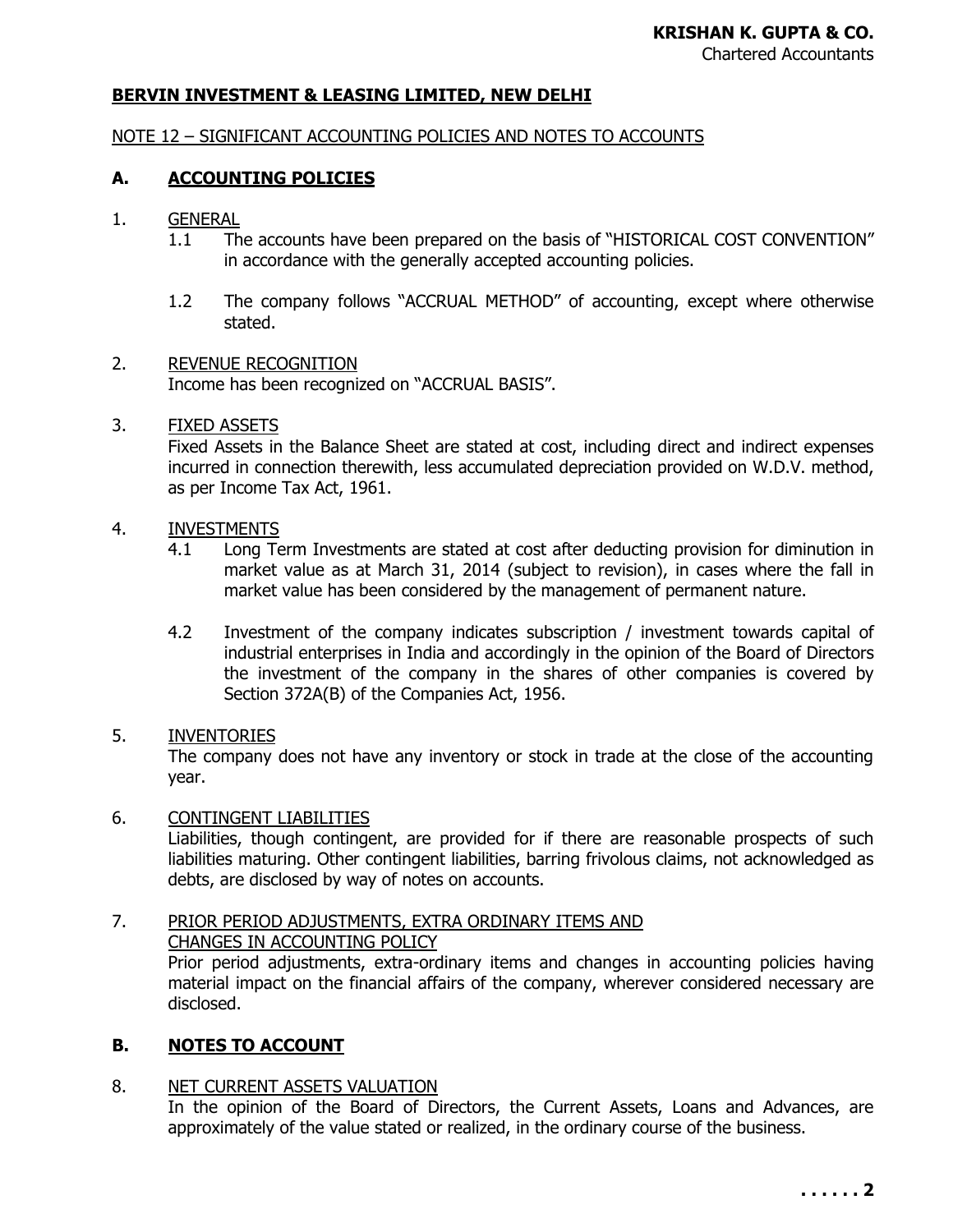**-: 2 :-**

#### 9. AMORTOZATION No expenditure is treated at deferred revenue.

- 10. The provision for all liabilities is adequate and not in excess of the amount reasonably necessary. There is no contingent liability other than those stated in accounts.
- 11. Income Tax Assessments of the company have been completed upto A.Y. 2012-13. The company has filed appeal for A.Y. 1996-97 with the Hon'ble High Court of Mumbai, against the decision of appellate authorities. Adjustment on account of relief, if any granted by the Court of Law, will be made in the year, in which relief is granted.

#### 12. RESERVE BANK DIRECTIVE

The company has not accepted any deposits from the public and hence provisions of Non-Banking Financial Companies (Reserve Bank) Directions 1977 are not applicable.

#### 13. EARNING PER SHARE

The earnings considered in ascertaining the Company's Earning per Share (EPS) comprise the net profit after tax. The number of shares used in computing basic EPS is the weighted average number of shares outstanding during the year. The diluted EPS is calculated on the same basis as basic EPS.

14. Provision for gratuity has not been made, as we have been informed by the management that the provisions of Payment of Gratuity Act are not applicable.

#### 15. ADDITIONAL INFORMATION

Pursuant to the provisions of paragraph 4-C of Part – II of the Schedule VI of the Companies Act, 1956, it is not given as the company has not undertaken any manufacturing activities in the year or in the previous year and the same is not applicable.

16. Previous year figures have been regrouped, wherever necessary to make them comparable with this year.

#### 17. TAXATION

Current Tax is determined in accordance with provisions of the Income Tax Act, 1961, as the amount of tax payable to the taxation authorities in respect of taxable income for the year.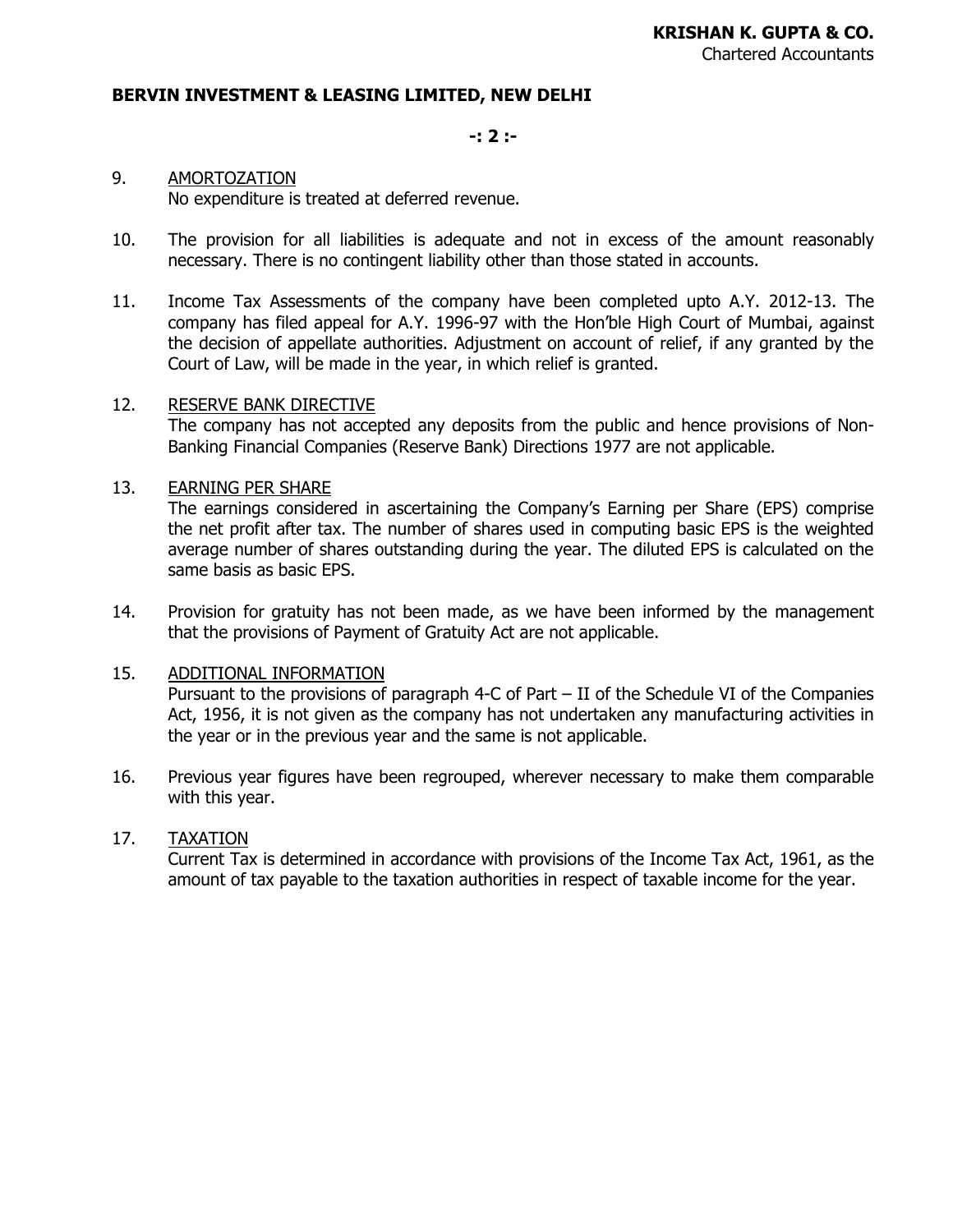#### **CASH FLOW STATEMENT FOR THE YEAR ENDED MARCH 31, 2014**

|   |                                                                                                                                                                                                                                                                                                               |                                      | 31st March<br>2014<br>₹                |                       | 31st March<br>2013<br>₹                |
|---|---------------------------------------------------------------------------------------------------------------------------------------------------------------------------------------------------------------------------------------------------------------------------------------------------------------|--------------------------------------|----------------------------------------|-----------------------|----------------------------------------|
| A | <b>CASH FLOW FROM OPERATING ACTIVITIES</b>                                                                                                                                                                                                                                                                    |                                      |                                        |                       |                                        |
|   | <b>Net Profit before Tax and Extraordinary Items</b>                                                                                                                                                                                                                                                          | $\{\cdot\}$                          | 3,392,958                              |                       | 1,402,064                              |
|   | Adjusted for:                                                                                                                                                                                                                                                                                                 |                                      |                                        |                       |                                        |
|   | Depreciation<br>Preliminary and Deferred Revenue Expenditure<br>Profit on sale of Fixed Assets                                                                                                                                                                                                                |                                      | 444                                    |                       | 510                                    |
|   | Interest & dividend income                                                                                                                                                                                                                                                                                    | $\{\cdot\}$                          | 510,200                                | $\{\text{-}\}$        | 1,721,300                              |
|   | Profit on sale of Investments<br>Operating Profit before working capital changes                                                                                                                                                                                                                              | $\{\cdot\}$                          | 3,902,714                              | $\{\text{-}\}$        | 318,726                                |
|   | Adjusted for:                                                                                                                                                                                                                                                                                                 |                                      |                                        |                       |                                        |
|   | <b>Current Assets</b><br><b>Current Liabilities</b><br>(Increase)/Decrease in Net Current Assets                                                                                                                                                                                                              | $\{\cdot\}$<br>{-}                   | 11,507,741<br>24,196,680<br>12,688,939 | $\{-\}$               | 11,483,691<br>35,207,619<br>23,723,928 |
|   | Cash generated from Operations<br>Taxation<br>Income Tax for earlier years                                                                                                                                                                                                                                    | $\{\cdot\}$                          | 16,591,653<br>---<br>$---$             |                       | 23,405,202<br>---<br>---               |
|   | Cash Flow before Extraordinary Items<br><b>Extraordinary Items</b><br>Net Cash from operating activities                                                                                                                                                                                                      | $\{\cdot\}$<br>$\{\text{-}\}$<br>{-} | 16,591,653<br>6,353,711<br>22,945,364  | $\{\cdot\}$           | 23,405,202<br>3,306,926<br>20,098,276  |
| B | CASH FLOW FROM INVESTING ACTIVITIES                                                                                                                                                                                                                                                                           |                                      |                                        |                       |                                        |
|   | Addition to Investments (Net)<br>Investment in Subsidiary Company<br><b>Investment in Application Money</b><br>Purchase of Fixed Assets<br>Profit on Sale of Investments<br>Interest & dividend income<br>Net Cash used in Investing Activities                                                               |                                      | 31,476,232<br>510,200<br>31,986,432    | $\{\text{-}\}$<br>{-} | 21,805,262<br>1,721,300<br>20,083,962  |
| C | <b>CASH FLOW FROM FINANCING ACTIVITIES</b>                                                                                                                                                                                                                                                                    |                                      |                                        |                       |                                        |
|   | Proceeds from issue of Share Capital<br>Share and Bonds Premium<br>Loans borrowed (Net of Repayments)<br>Loans lent (Net of Repayments)<br>Deferred Expenditure<br>Dividend on Preference Share Capital<br>Dividend on Equity Share Capital<br>(Including Dividend Tax)<br>Net Cash from Financing Activities |                                      | ---                                    |                       | $---$                                  |

**. . . . . . 2**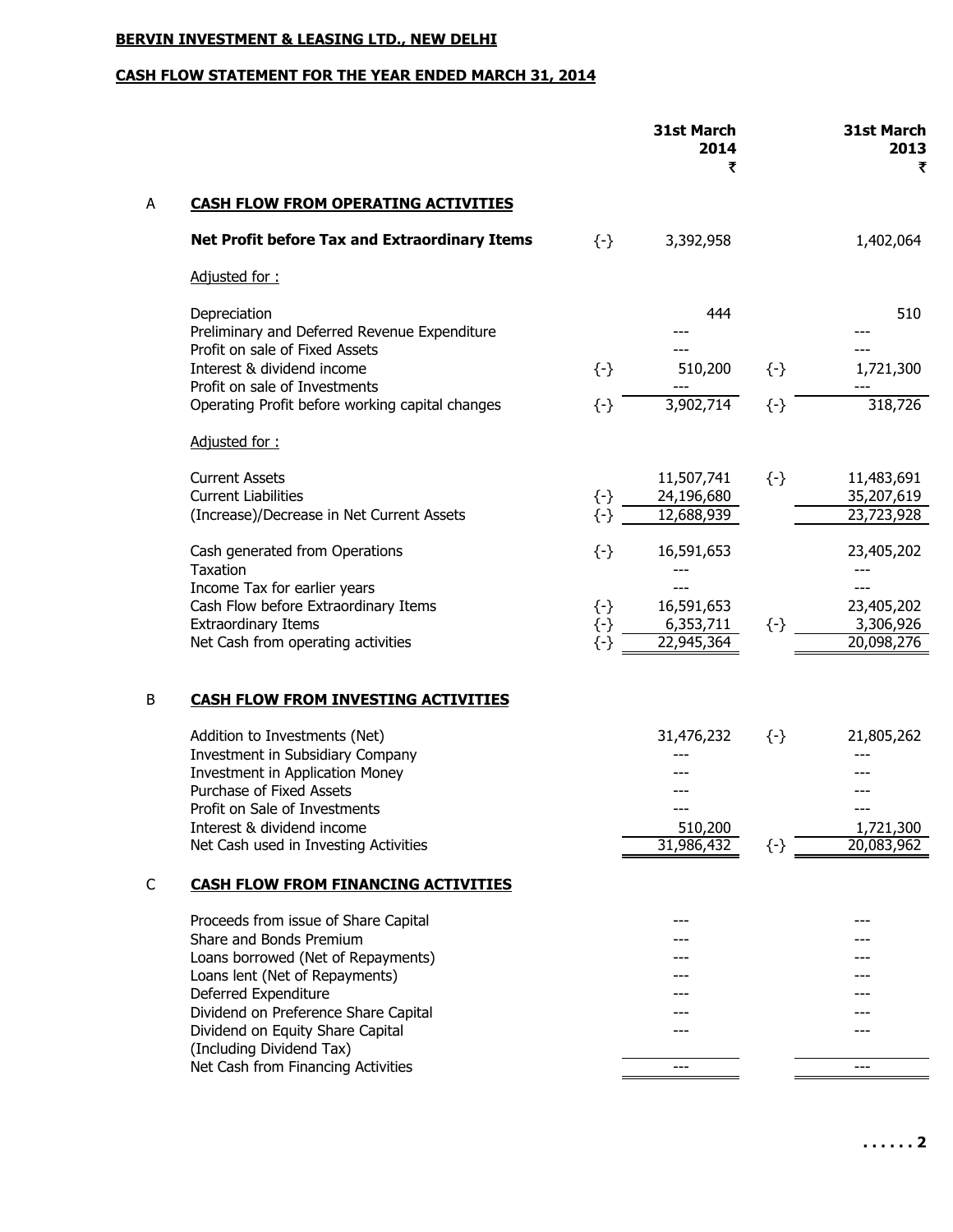**- : 2 : -** 

| Net Increase/(Decrease) in cash and       |           |         |
|-------------------------------------------|-----------|---------|
| Cash Equivalent (A-B-C)                   | 9,041,068 | 14,314  |
| Cash and Cash equivalent at the beginning |           |         |
| of the year                               | 283,129   | 268,815 |
| Cash and Cash equivalent at the close     |           |         |
| of the year                               | 9,324,197 | 283,129 |

For and on behalf of the Board of Directors

S.K. MURGAI A.C. REKHI **Director Director**

T.S. GROVER **Secretary & Director**

#### **AUDITORS' CERTIFICATE**

requirements of Clause 32 of listing agreements with Stock Exchange. We have verified the attached Cash Flow Statement of **BERVIN INVESTMENT & LEASING LIMITED, NEW DELHI**  derived from the audited financial statements and the books of account maintained by the company for the year ended March 31, 2014 and March 31, 2013 and found the same to be in accordance therewith and also with the

**(K.K. GUPTA)** Prop. (M.No. 3811) FRN - 000009N For and on behalf of **KRISHAN K. GUPTA & CO.** Chartered Accountants

Place: New Delhi

Dated: April 28, 2014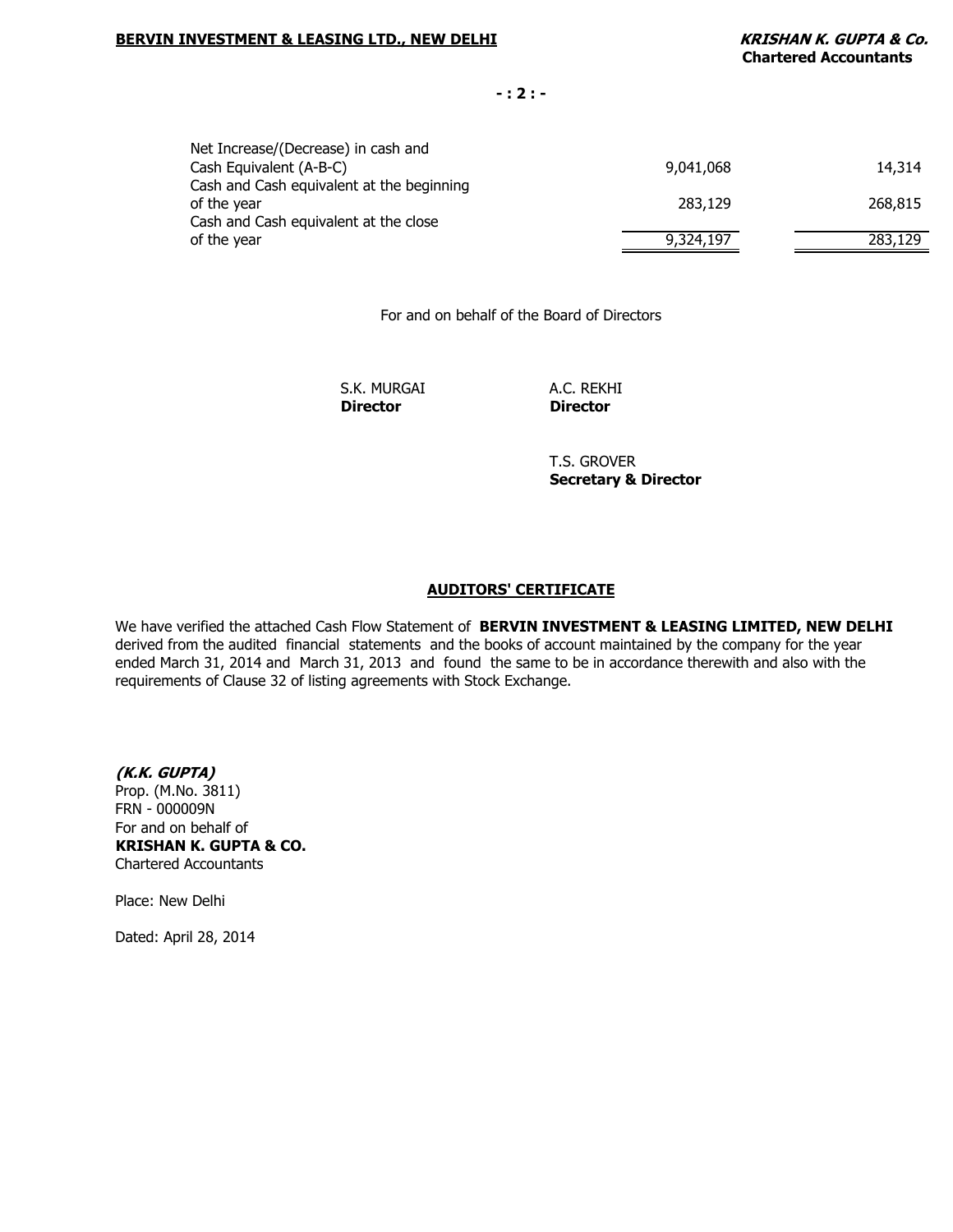

If Undelivered please return to :



# **BERVIN INVESTMENT & LEASING LTD**

# **607, ROHIT HOUSE, 3, TOLSTOY MARG, NEW DELHI – 110001.**